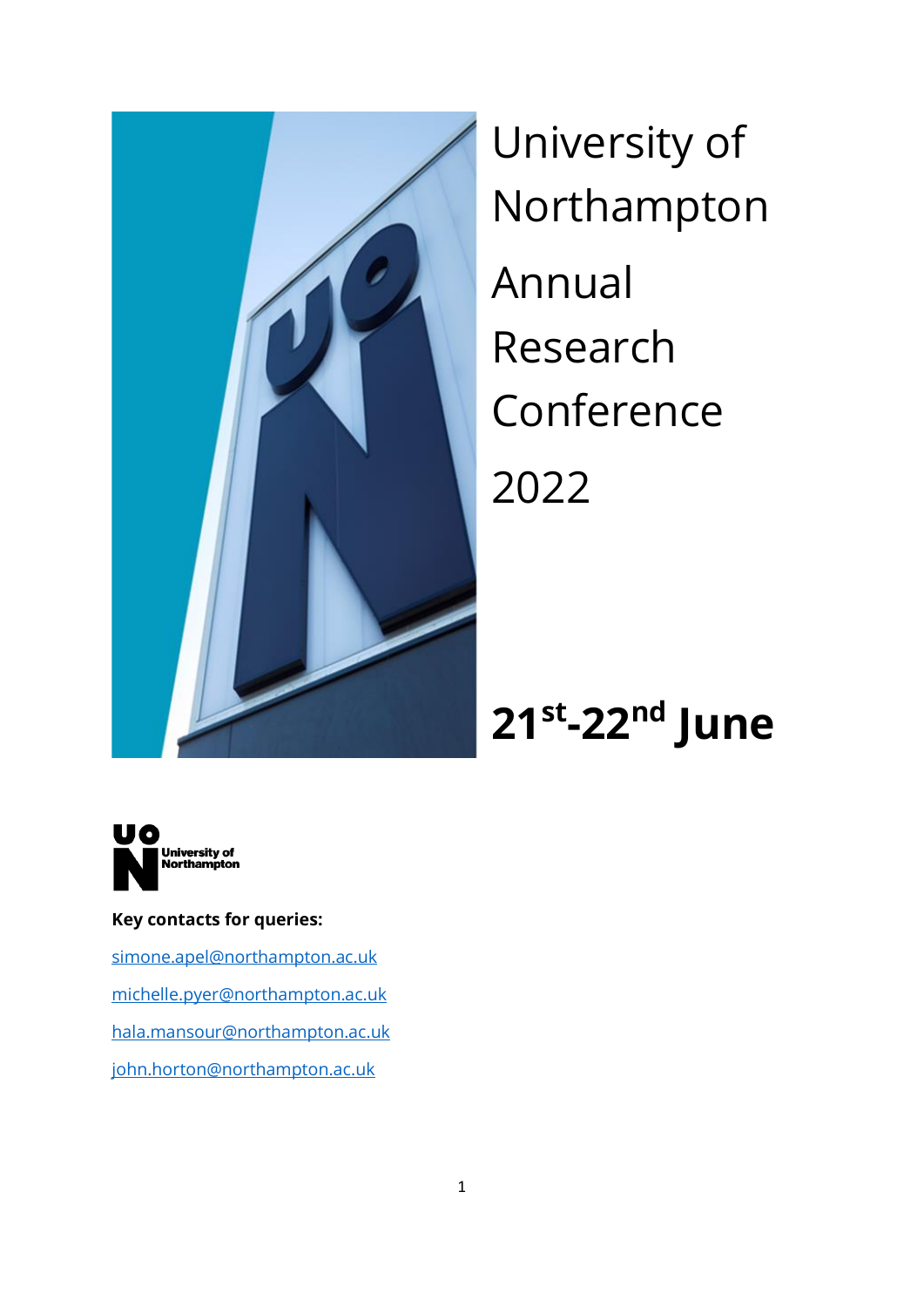## **Contents**

| Tuesday 21 <sup>st</sup> June: Dr Brahim Herbane. Associate Head (Research and Enterprise) at                                                                                  |
|--------------------------------------------------------------------------------------------------------------------------------------------------------------------------------|
| Wednesday 22 <sup>nd</sup> June: Dr David Smart. Clinical Director GPA Federation, Chair Action<br>for Happiness Northamptonshire and Chair of the Health and Well-being Forum |
|                                                                                                                                                                                |
| Conference Programme: Wednesday 22 <sup>nd</sup> June (face to face: Waterside Campus)9                                                                                        |
|                                                                                                                                                                                |
|                                                                                                                                                                                |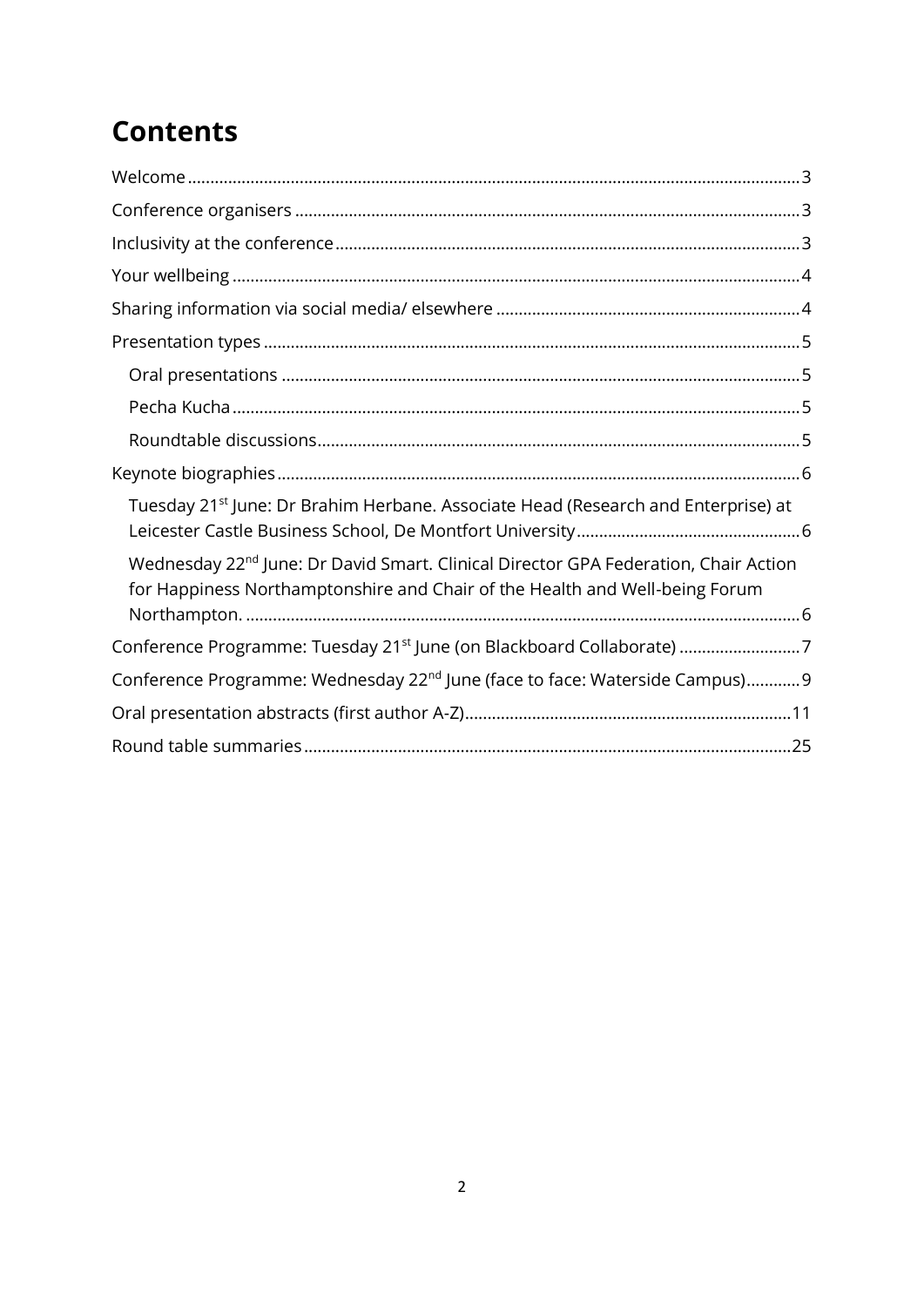## <span id="page-2-0"></span>**Welcome from Dr Cathy Smith, Dean of Research, Impact and Innovation**

It gives me great pleasure to welcome you all to our 2022 Annual Research Conference and I know we will have people joining us from different countries and different places in the UK. The programme of presentations and events serves to illustrate the breath and variety of research currently being undertaken at UON and it is great to see the research of our PGR community showcased alongside that of our staff. This year is a big year for research with the REF2021 results released and showing that 79% of UON's research is internationally recognised, internationally excellent and world-leading. The research environment is a critical aspect of any REF submission and events like this give you the opportunity to showcase and develop your research, network with other researchers and share research experiences, all of which forms an essential part of developing a diverse and inclusive research culture here at UON. I hope everyone enjoys this event and benefits for the opportunities it offers. I will be attending as many presentations in person and online as I can, and my thanks go in advance to Simone Apel, Michelle Pyer, John Horton and other members of the Conference Organising Committee for organising this conference. Enjoy!

### <span id="page-2-1"></span>**Conference organisers**

Simone Apel, Deborah Babalola, Jacqueline Batchelor, Nour Benlakhdar, Shaowei He, John Horton, Paul Jackson, Hala Mansour, Michelle Pyer, Dilshad Sarwar.

### <span id="page-2-2"></span>**Inclusivity at the conference**

<span id="page-2-3"></span>Everyone involved in the conference should be able to enjoy it and benefit from attending, whether they are an organiser, supporter, presenter or audience member. Those who are most affected by prejudice, micro-aggressions or abuse of power are often those who face other systemic barriers relating to their race, ethnicity, class, sexuality, gender or (mental) health. Ahead of the conference, we are asking everyone involved to think about how to promote inclusivity, and to play their role in actioning change. We want a conference which is safer, more accessible, more inclusive, and convivial, not just for those who already experience these spaces as comfortable or welcoming, but for everyone. We all have a role to play in challenging and changing the environment around in supporting access for all. Participation in the conference is conditional on behaving in accordance with UON's **Equality, Diversity and Inclusion Policy** and **Together@UON Commitment to Equality and Inclusion**, in ways that are fair, collegiate, caring, equitable, inclusive, respectful, non-exploitative and anti-discriminatory.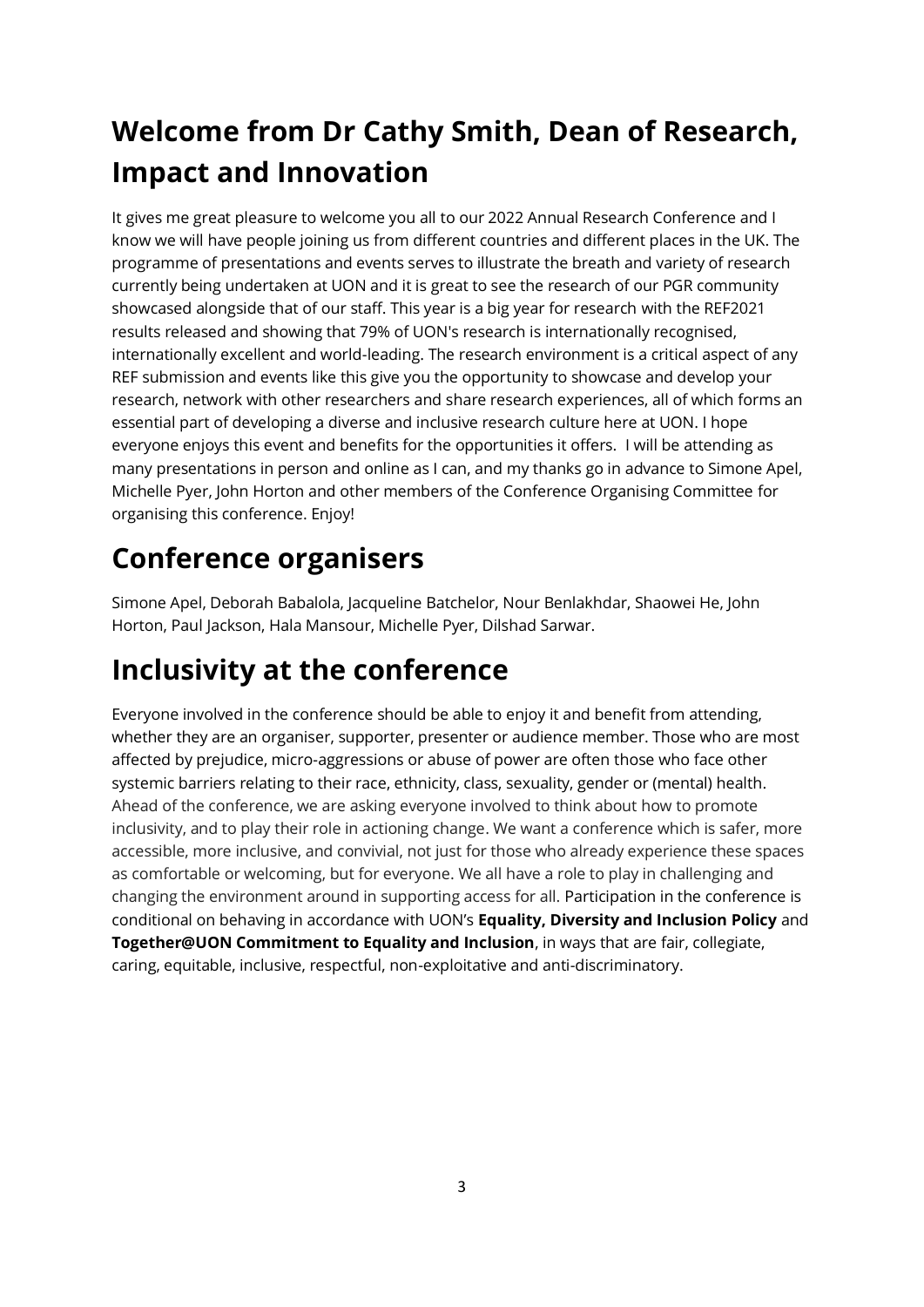## **Your wellbeing**

We are really keen to help everyone who engages with the conference to enjoy themselves and to feel comfortable participating, whether this is online or in person (or both!). We recognise that, for a range of different reasons, attending conference sessions can be anxiety provoking for some. If you can relate to this, we'd like to help. To help allay any fears for presenters at the conference we have:

- Timetabled two Chairs to each session, to help things run smoothly, and to support Chairs who might be nervous or unsure about Chairing for the first time;
- Arranged IT support for conference sessions during our face-to-face day on Wednesday  $22<sup>nd</sup>$  June;
- Allocated Graduate School Hosts to all online sessions to help troubleshoot Collaborate challenges if they arise (which we hope they won't!) on the  $21<sup>st</sup>$  June;
- Created detailed guidance for the Chairs of sessions so that they are fully briefed and ready to support presenters;
- Created guidance for Pecha Kucha presenters to dispel any uncertainties about this new (to UON!) method of presenting;
- Scheduled regular breaks in the programme for some downtime between presentations.

If you are a first-time presenter or attendee to conferences, you can check in with one of the conference organising team beforehand for a chat about what to expect on the day, and/ or a run through of your presentation. Feel free to share suggestions for how we can improve your experience too. If you are a PGR your supervisors are also there to support you with any concerns you might have.

**Quiet zone and further support:** anyone needing some downtime during our face-to-face conference day on the 22<sup>nd</sup> June (presenters, chairs and attendees) can use our designated quiet zone during our face to face day on the 21<sup>st</sup> June:

- **Quiet zone - Multi-Faith Chaplaincy**: (between the Medical Centre and Laundry, for a campus map see [here.](https://www.northampton.ac.uk/wp-content/uploads/2018/09/Waterside-Map.pdf)) ID cards are needed to access the space and anyone needing some quiet time is welcome to use the Meeting Room, and to help themselves to hot drinks in the kitchen on the 21<sup>st</sup> June (excluding 1-2pm when Holy Communion takes place);
- **Time to chat**: want to take a break and could do with some company? Ring or text the conference team on 07563 380449 and we'll come and find you.  $\circledcirc$

## <span id="page-3-0"></span>**Sharing information via social media/ elsewhere**

We welcome social media use during the conference (Twitter #UoNResearchConf22). Unless explicitly told otherwise by a presenter, we work on the basis that permission is granted for audience members to share photos or screenshots of slides. Presenters who do not give permission for information to be shared in this way should make their session Chair aware of this on the day so that it can be communicated to attendees.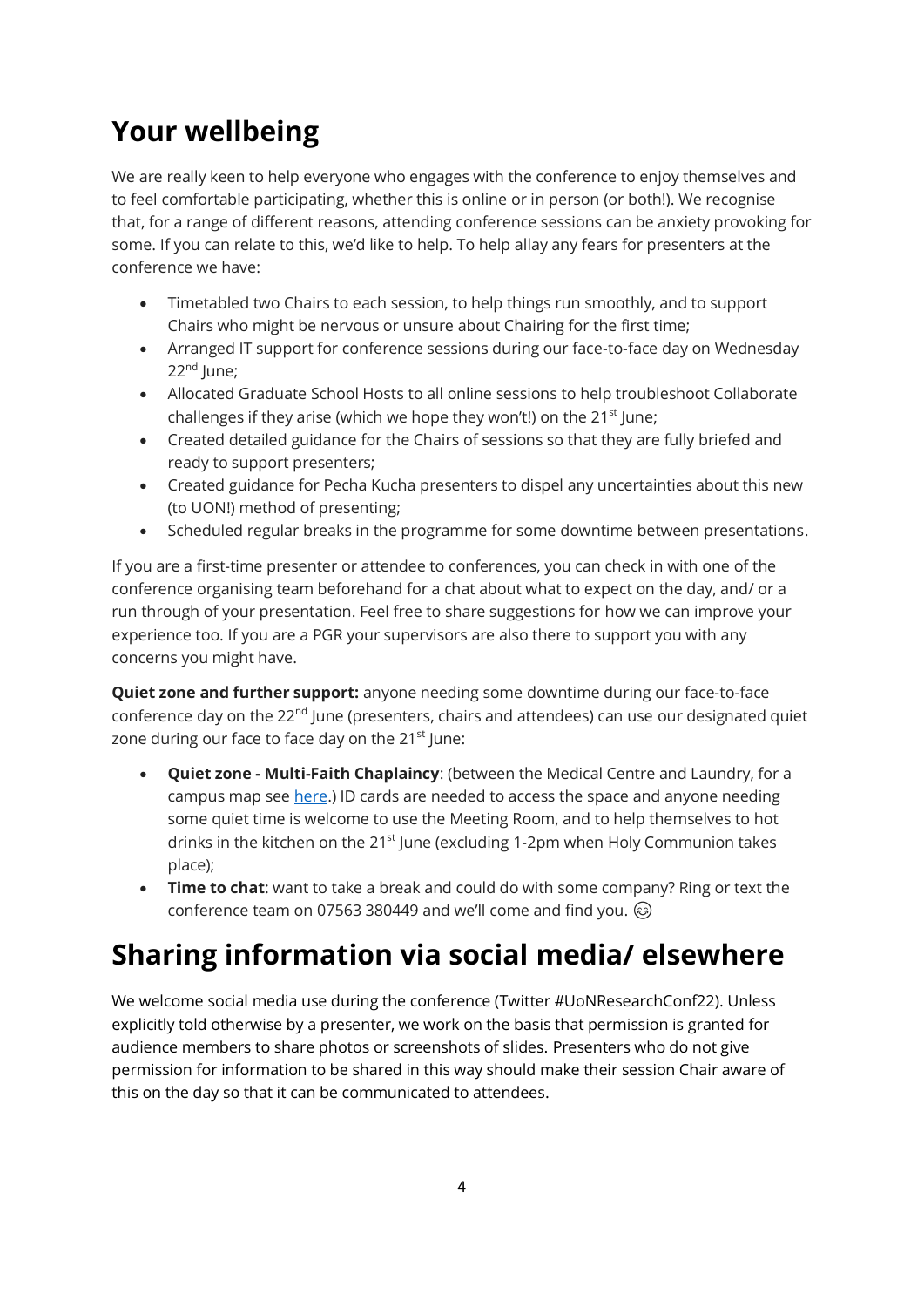### **Your feedback**

We would love to have your feedback about the conference, so that we can work to improve it in future years. Please use this code on your device or click the image if you are using a computer to access an online survey and let us know what you think:



### <span id="page-4-0"></span>**Presentation types**

### <span id="page-4-1"></span>**Oral presentations**

Oral presentations will run in inter-disciplinary sessions during the conference. Up to four papers are scheduled in each session, and speakers will have ten minutes for their presentation, with a further five minutes scheduled for questions.

### <span id="page-4-2"></span>**Pecha Kucha**

Pecha Kucha is a fun event that challenges speakers to communicate their research in a different way, in a fixed time and using only images. Speakers have a maximum of 20 slides and each slide is presented for 20 seconds. The slides move automatically as the presenter is speaking and this means that presentations must be concise to get their key messages across in the time, synchronising what they say to their slides – no easy task! Within the Pecha Kucha format there is no opportunity for questions (though if we have time at the end of the session we can facilitate an open question opportunity for all speakers). Audience members are encouraged to speak to presenters during the break that follows.

### <span id="page-4-3"></span>**Roundtable discussions**

Research centres from across the University have designed interesting, themed academic discussions with contributions from their researchers. These range from an open discussion format to a series of presentations on similar themes followed by an overarching discussion.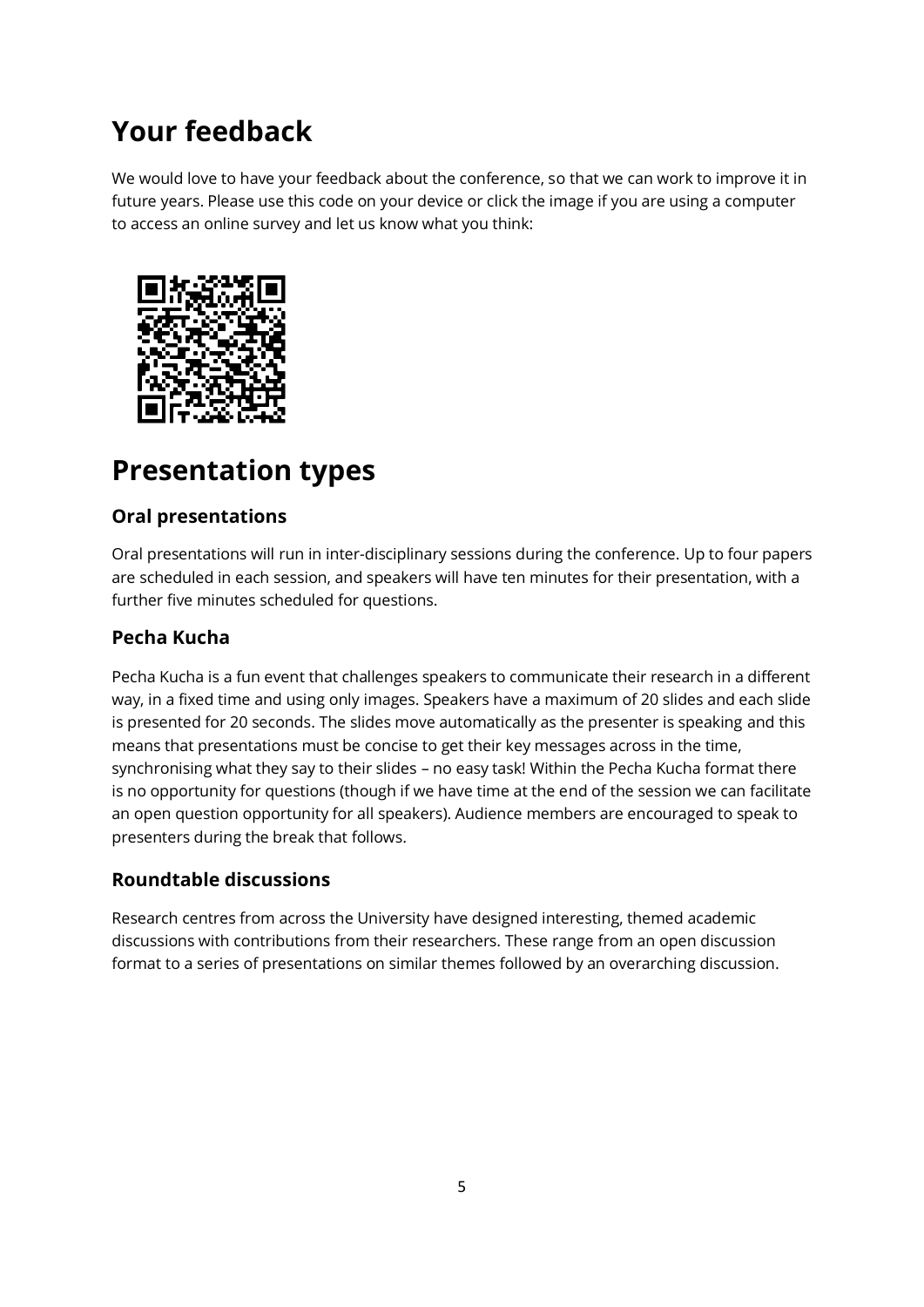### <span id="page-5-0"></span>**Keynote biographies**

<span id="page-5-1"></span>**Tuesday 21st June:** Dr Brahim Herbane. Associate Head (Research and Enterprise) at Leicester Castle Business School, De Montfort University

#### **Looking beyond REF 2021 – New Horizons and Challenges for University Research Environments.**

Dr Brahim Herbane is currently Associate Head (Research and Enterprise) at Leicester Castle Business School, De Montfort University, Leicester. He holds a PhD in Strategic Management and is a Technical Specialist member of the Institute of Risk Management. His research on organizational resilience and business continuity management has appeared in journals including Long Range Planning, Public Management Review, Business History, International Small Business Journal, Entrepreneurship & Regional Development and Journal of Contingencies & Crisis Management. He is currently a member of the editorial board for the International Small Business Journal. In additional to a broad role in research management at Leicester Castle Business School, he has been working on several key research environment developments, including responsible use of research metrics, impact and knowledge exchange, and equality and diversity. He led on the submission to UoA17 (Business and Management Studies) for REF2021 and he has been involved in submissions to REF2014 and preceding research assessment exercises.

<span id="page-5-2"></span>**Wednesday 22nd June:** Dr David Smart. Clinical Director GPA Federation, Chair Action for Happiness Northamptonshire and Chair of the Health and Well-being Forum Northampton.

#### **Supporting yourself and others as a researcher: a GP journey through common mood disorder to the Ten Keys to Happier Living.**

David is a father of Rebecca and Polly and Grandfather of Rupert with a family and personal history of depression and anxiety. He recently stood down from clinical practice as a GP after 30 years at Leicester Terrace Health Care Centre, Northampton. This is an urban practice with significant deprivation, with an outstanding Care Quality Commission rating. David continues as Clinical Director of General Practice Alliance Federation which is an organisation supporting GP practices across Northampton, leading on mental health and prevention and Personalisation programme this includes the social prescribing services. He chairs the local Health and Wellbeing forum for Northampton championing community resilience, especially post COVID. David was a member of NHSE expert reference group developing "A Framework for Community Mental Health Support, Care and treatment for Adults and Older Adults". He has held previous roles in mental health education, 20 years with commissioning mental health services and engagement with Royal College of General Practice mental health programmes. He is part of the advisory group for the Prevention Concordat for Public Health England and was awarded a lifetime achievement award for Mental Health by the Royal College of General Practitioners in 2021. With a strong family and personal history of depression he has been championing improved care of depression in primary care for all of his 30-year career. He chairs the Northants Action for Happiness Hub steering group, which promotes a social movement using Ten Keys to Happier Living (GREAT DREAM). Most of David's current work is available on the website: [https://northantsgpalliance.com/resources/patient-facing-resources/](https://protect-eu.mimecast.com/s/7QwuCzBKZuRkjj1FXCDXn?domain=northantsgpalliance.com)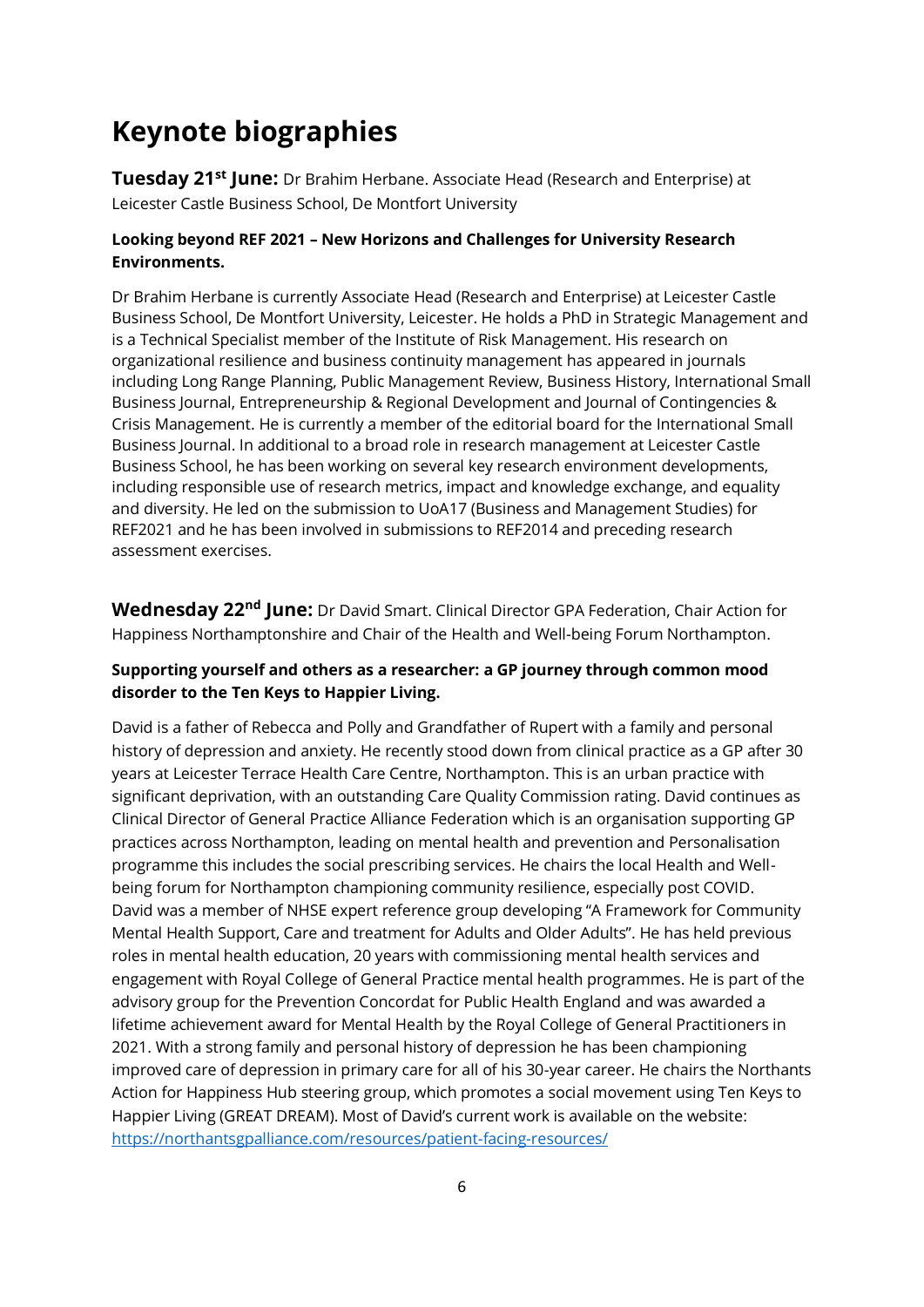## <span id="page-6-0"></span>**Conference Programme: Tuesday 21st June (on Blackboard Collaborate)**

| 9am         | Collaborate room 1 open for tech help                                                                                             |
|-------------|-----------------------------------------------------------------------------------------------------------------------------------|
| 9:30-9:45   | Welcome and introduction by Dr Cathy Smith, Dean of Research, Impact and                                                          |
|             | Innovation, University of Northampton. Collaborate room 1                                                                         |
| 9:45-10:30  | Key note: Dr Brahim Herbane from DeMontfort University. Looking beyond                                                            |
|             | REF 2021 - New Horizons and Challenges for University Research                                                                    |
|             | Environments. Collaborate room 1                                                                                                  |
| 10:30-10:45 | 15 mins Break                                                                                                                     |
| 10:45-11:45 | 4 presentations, 2 roundtable sessions                                                                                            |
|             | (Paper session A: 4 presentations, Collaborate room 1)                                                                            |
|             | <b>CHAIRS: Patrice Seuwou &amp; Prerna Kumari</b>                                                                                 |
|             | Alison Loddick - Understanding why university students engage or disengage<br>with their studies                                  |
|             | Chimeuma Darlington-Beke - Student mobility for quality higher education:                                                         |
|             | the case of Nigerian students who attend or have attended UK<br>universities                                                      |
|             | Sally Sharp – Student wellbeing: Reflections on Recruitment and Sampling                                                          |
|             | Hilary Gbedemah - Examining girls' experiences of discriminatory practices in                                                     |
|             | Ghanaian secondary education against international human rights<br>standards                                                      |
|             | (Roundtable session A, Collaborate room 2)                                                                                        |
|             | Finding Emotions in the History of the Far Right                                                                                  |
|             | Convenors: Mark Rothery, Paul Jackson, Clive Henry, Siobhan Hyland                                                                |
|             | (Roundtable session B, Collaborate room 3)                                                                                        |
|             | Emerging economies in uncertain times                                                                                             |
|             | Convenors: Alison Hulme, Shaowei He                                                                                               |
| 11:45-12:00 | 15 mins Break                                                                                                                     |
| 12:00-13:00 | (Paper session B: 4 presentations, Collaborate room 1)                                                                            |
|             | <b>CHAIRS: 'Yinka Amure &amp; Udoka Okonta</b>                                                                                    |
|             | Prerna Kumari and Hala Mansour - Human Resource Recruitment and                                                                   |
|             | Selection practices alongside Knowledge Transfer in Higher Education                                                              |
|             | Hala Mansour, Divya Shukla, Mike Wahl - Multi- level leadership traits analysis                                                   |
|             | that enables collective well- being during crisis                                                                                 |
|             | Mehran Sepehri - Measuring and Improving Resiliency, a Quantitative                                                               |
|             | Approach                                                                                                                          |
|             | Nader Saadeh - Exploring leadership development practices and link to<br>organisational performance in Jordanian four-star hotels |
|             | (Paper session C: 4 presentations, Collaborate room 2)                                                                            |
|             | <b>CHAIRS: Chimeuma Darlington Beke &amp; Claire Drakeley</b>                                                                     |
|             | Hala Georges - Research-in-Progress: Political Public Art                                                                         |
|             | Simon Sneddon - L-ions in the DRC: Cobalt, ELVs and Injustice                                                                     |
|             | Elodie Rene - Assessing the transformative power of green nudges                                                                  |
|             |                                                                                                                                   |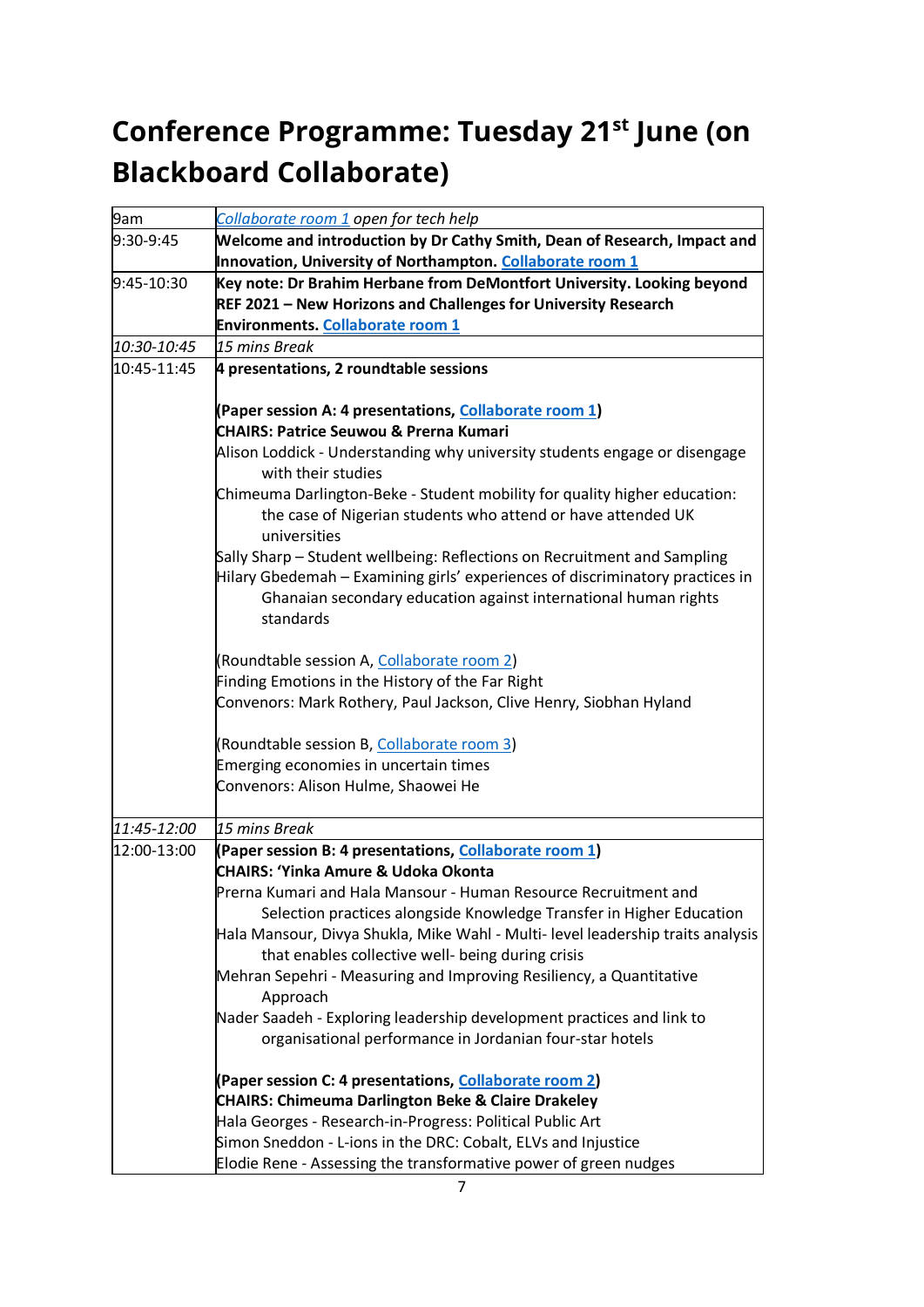|             | Rajani Padmanabhan - Moving towards inclusive practice: examining staff and<br>student perception of inclusive provision in one school in Bangalore,<br>India                                                                                                                                                                                                                                                                                                                                                                                                                                                                                                                                                                                                                                                                                                                                                                                                                                                                                                       |
|-------------|---------------------------------------------------------------------------------------------------------------------------------------------------------------------------------------------------------------------------------------------------------------------------------------------------------------------------------------------------------------------------------------------------------------------------------------------------------------------------------------------------------------------------------------------------------------------------------------------------------------------------------------------------------------------------------------------------------------------------------------------------------------------------------------------------------------------------------------------------------------------------------------------------------------------------------------------------------------------------------------------------------------------------------------------------------------------|
| 13:00-14:00 | 1 hr lunch break                                                                                                                                                                                                                                                                                                                                                                                                                                                                                                                                                                                                                                                                                                                                                                                                                                                                                                                                                                                                                                                    |
| 14:00-14:45 | (Paper session D: 3 presentations, Collaborate room 1)<br><b>CHAIRS: Sally Laurie &amp; Xianrong Wang</b><br>Ouarda Dsouli - The impact of COVID 19 on the progress of the MBA students<br>- Evidence from the University of Northampton (UON)<br>Cristina Devecchi and Alison Ward - Exploring Covid-19 Vaccine Confidence in<br>low uptake areas and populations in Peterborough and<br>Cambridgeshire<br>Deborah Babalola - Exploring Health Literacy among the general population in<br>Nigeria                                                                                                                                                                                                                                                                                                                                                                                                                                                                                                                                                                 |
| 14:45-15:00 | 15 mins Break                                                                                                                                                                                                                                                                                                                                                                                                                                                                                                                                                                                                                                                                                                                                                                                                                                                                                                                                                                                                                                                       |
| 15:00-16:15 | (Paper session E: 4 presentations, Collaborate room 1)<br><b>CHAIRS: Eddie Tembo &amp; Adeboye Dada</b><br>Jonathan Maumy - A quantitative evaluation into factors affecting service<br>quality levels of tenants residing within the UK's private rented                                                                                                                                                                                                                                                                                                                                                                                                                                                                                                                                                                                                                                                                                                                                                                                                           |
|             | sector<br>Stacie Gray - Explaining Elite Athletes' Corruption Behaviours: A Case Study of<br>Doping and Match Fixing<br>Jonathan Francis - The use of a magnetic probe coupler to aid the reliability of<br>manual ultrasonic testing (MUT) on Carbon Steel components<br>Claire Morgan - Between Sensationalism and Scepticism: On overview of how<br>parapsychology is discussed in cyberspace                                                                                                                                                                                                                                                                                                                                                                                                                                                                                                                                                                                                                                                                    |
|             | (Roundtable session C, <b>Collaborate room 2)</b><br><b>HEBC (Health, Education and Behaviour Change) roundtable</b><br>--Rachel Maunder, Sarah Cave, Andrew Debenham, Dr Claire Monks<br>(University of Greenwich), Beth Garrett & Ryan Moore - Trainee<br>teachers' attitudes, knowledge, and confidence towards delivering<br>the statutory Relationships Education in primary school settings.<br>--Hayley Barton - 'Food for Thought?': The Role of Lifestyle in Mitigating<br>Cognitive Declines across Older Adulthood'<br>--David Biggs - Graduate employability: An update on behaviours prized<br>by employers for entry level consulting roles.<br>--Karishma Jivraj, Carey Allen, Paige Skevington - What wellbeing<br>initiatives do students want access to at the University of<br>Northampton?<br>--Josephine Chen-Wilson, Leah Hudson, Wendy Nicholls (University of<br>Wolverhampton) and Tracey Devonport (University of<br>Wolverhampton) - How do you feel about that? A new tool to<br>explore emotion regulations in primary school children |
|             | (Roundtable session D, Collaborate room 3)<br>The Centre for Physical Activity and Life Sciences<br>Convenors: Karen Anthony, Tony Kay, Anthony Baross, Jamal Nasir, Declan<br>Ryan                                                                                                                                                                                                                                                                                                                                                                                                                                                                                                                                                                                                                                                                                                                                                                                                                                                                                 |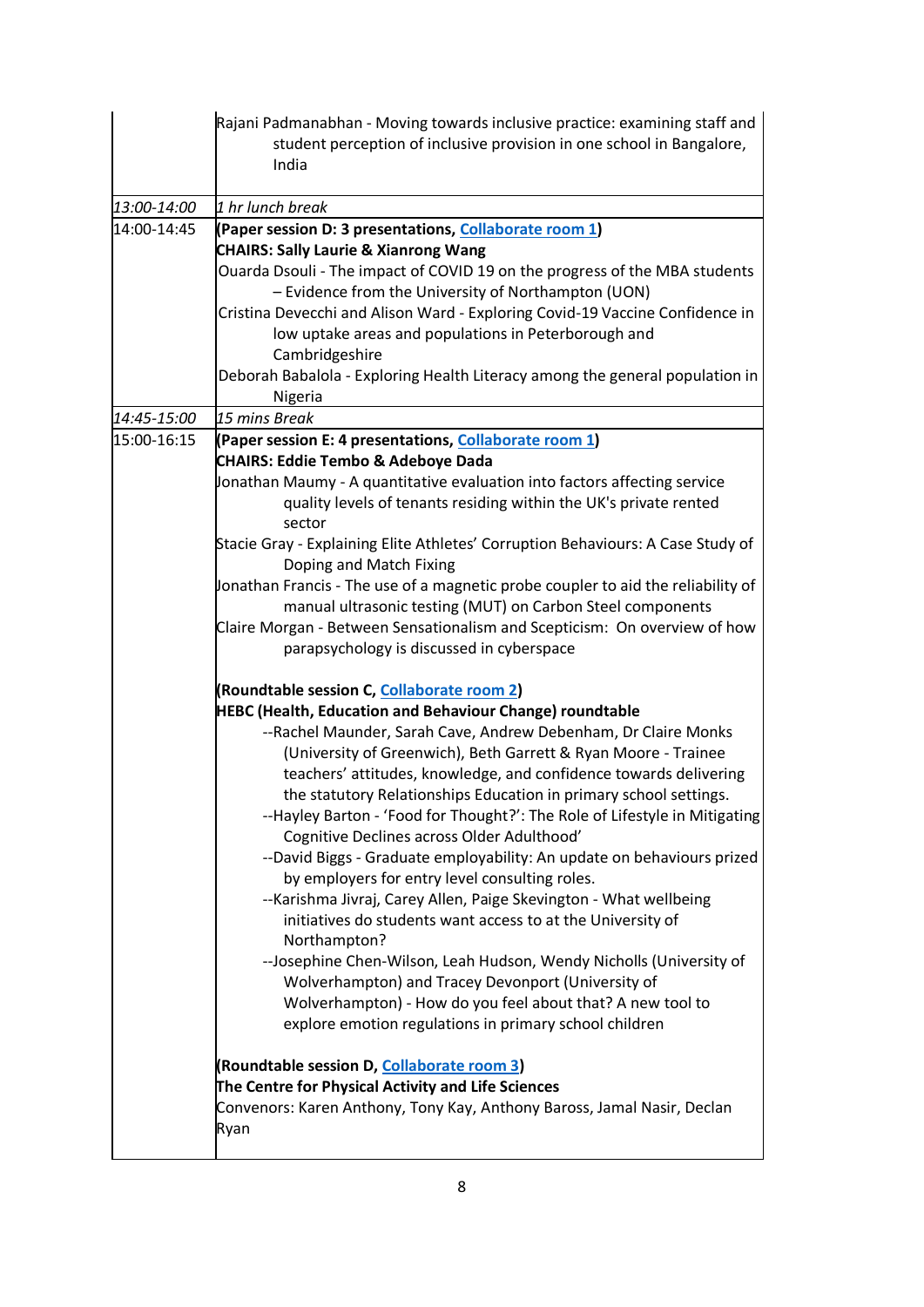## <span id="page-8-0"></span>**Conference Programme: Wednesday 22nd June (face to face: Waterside Campus)**

| 9am       | Registration & refreshments in the Town Hall                                                                                                  |
|-----------|-----------------------------------------------------------------------------------------------------------------------------------------------|
| 9:30-9:45 | Welcome by Dr Cathy Smith, Dean of Research, Impact and Innovation                                                                            |
|           | <b>University of Northampton.</b>                                                                                                             |
|           | <b>Winners of Images of Research 2022.</b>                                                                                                    |
| $9:45-$   | Pecha Kucha - 20 slides@20 seconds each: Communicating research in a different way                                                            |
| 10:45     | Introduction and Chair: Simone Apel, The Graduate School.                                                                                     |
|           | Jay Batchelor - Sound Communication? Language Preference of the Deaf community in                                                             |
|           | <b>Accessing Services</b>                                                                                                                     |
|           | John McMahon - Assessing the Impact of Perceived Powerfulness on Performance                                                                  |
|           | Gosia Plotka - Fostering cognitive empathy with LEGO Serious Play <sup>®</sup>                                                                |
|           | Hilary Scott - Making and using podcasts as a teaching and learning tool                                                                      |
|           | Abigail Webber - Where do you get your ideas from? Why a writer's research can be the                                                         |
|           | key to unlocking a television drama script.                                                                                                   |
|           | Lorna Jowett - Disruptive Innovation, or, the Feminist Killjoy approach to research                                                           |
| 10:45-    | 30 mins Break                                                                                                                                 |
| 11:15     |                                                                                                                                               |
| 11:15-    | Introduction by Professor Matthew McCormack, Head of Graduate School;                                                                         |
| 12:00     | Key note speaker Dr David Smart. Chair Action for Happiness Northamptonshire and                                                              |
|           | Chair of the Health and Well-being Forum Northampton.                                                                                         |
| 12:10-    | (Paper session A: 4 presentations, Creative Hub, Town Hall)                                                                                   |
| 13:10     | <b>CHAIRS: Gosia Plotka &amp; Noor Mohammedali</b>                                                                                            |
|           | Jo Pattison - A Voice of One's Own                                                                                                            |
|           | John Pendleton - Using queer/trans theory to explore the experiences of cis men                                                               |
|           | Federico Farini - Intergenerational Solidarity, Agency, Trust In Primary School Children's                                                    |
|           | Narratives During the Covid-19 Pandemic                                                                                                       |
|           | Louise Spiers - "They would think I had some sort of mental illness": An IPA study of                                                         |
|           | anomalous experiences in epilepsy                                                                                                             |
|           | (Paper session B: 4 presentations, CH105)                                                                                                     |
|           | <b>CHAIRS: Adrian Leibowitz &amp; Patrick Yeboah</b>                                                                                          |
|           | Sally Ayres - Negotiating Trauma; the impact of Heterotopias on Rachel in The Girl on a<br>Train and Esme in The Vanishing Act of Esme Lennox |
|           | Allyson Green - Tattooing, Trauma and the Body: Reclaiming the Body After Trauma                                                              |
|           | Claire Harrison-Breed - Tilting the Diamond: The Study of Developmental Trauma and                                                            |
|           | Dissociation in Children                                                                                                                      |
|           | Karishma Jivraj, Alasdair Gordon-Finlayson, Evgenia Volkovyskaya, Thomas Sanderson                                                            |
|           | and Jack Farr - Experiences of disengagement and wellbeing in Psychology:                                                                     |
|           | a cross project collaboration identifying risk factors and strategies for                                                                     |
|           | resilience                                                                                                                                    |
| 13:10-    | Lunch                                                                                                                                         |
| 14:00     |                                                                                                                                               |
| 14:00-    | (Paper session C: 4 presentations, Creative Hub, Town Hall)                                                                                   |
| 15:00     | <b>CHAIRS: Stuart Farquhar &amp; Kate Macintyre</b>                                                                                           |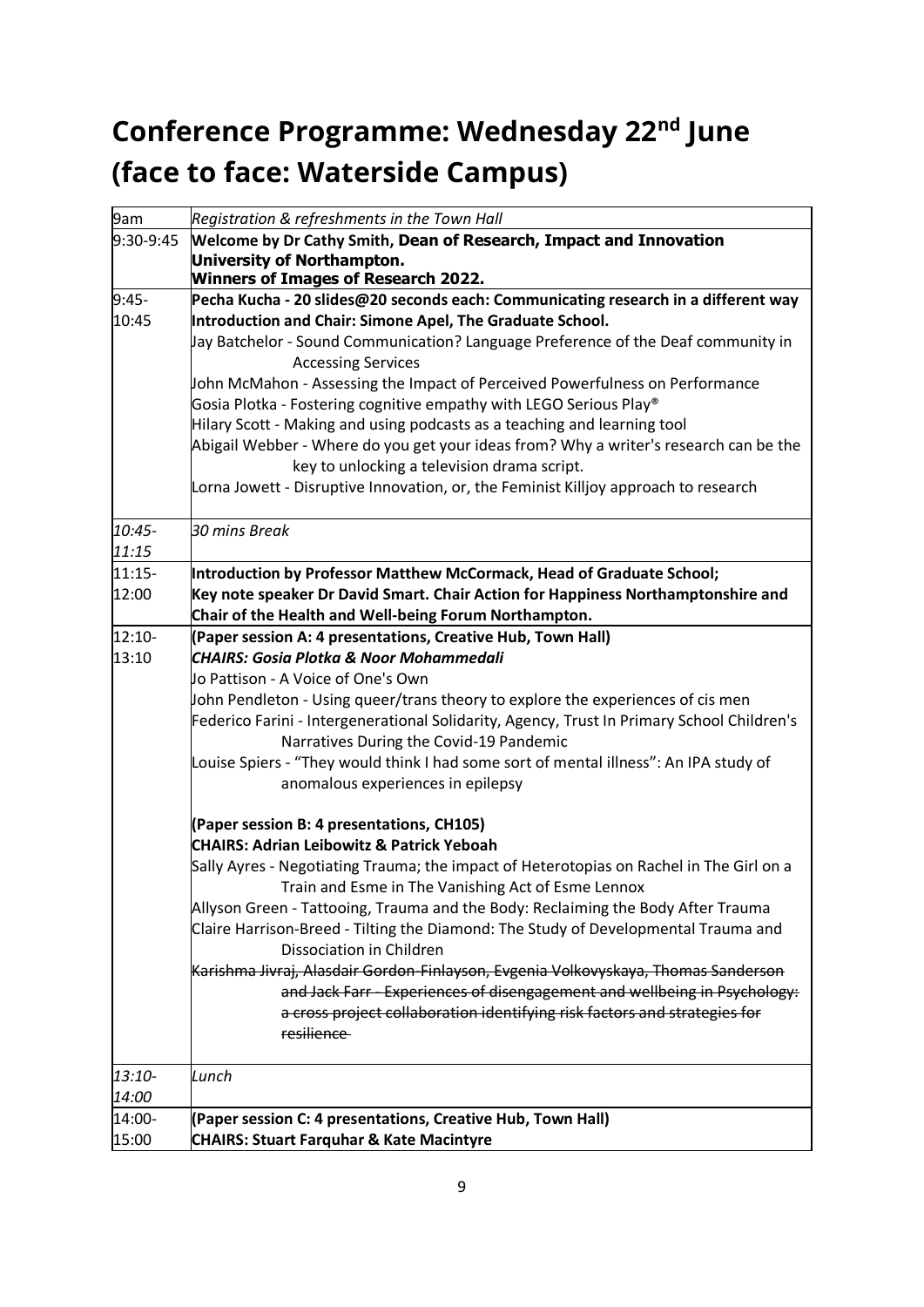|                 | John Sinclair - Holocene and Quaternary beach characteristics of the Start Bay area,<br>South Devon                                                                                                                                                                                                                                                                                                                                                                                                                                                                                                                                                        |
|-----------------|------------------------------------------------------------------------------------------------------------------------------------------------------------------------------------------------------------------------------------------------------------------------------------------------------------------------------------------------------------------------------------------------------------------------------------------------------------------------------------------------------------------------------------------------------------------------------------------------------------------------------------------------------------|
|                 | Jamie Wildman - The extinction and reintroduction of the chequered skipper butterfly<br>Carterocephalus palaemon in England<br>Mateusz Gizicki - The investigation of efficacy and fire propagation thwarting<br>characteristics of a fire protection system in the Lift Industry applications<br>Jay Batchelor - Sound Communication? Language Preference of the Deaf community in<br><b>Accessing Services</b>                                                                                                                                                                                                                                           |
|                 | (Paper session D: 4 presentations, CH105)<br><b>CHAIRS: Deborah Babalola &amp; Tracey Redwood</b><br>Qiuling Bi - Critical Thinking Instruction Through Project-based Learning in Chinese EFL<br>classes<br>Nefi Charalambous-Darden - Teachers' perceptions on Inclusive Education for children<br>with Autism Spectrum Disorder in Cyprus.<br>Rosie Robson - Children's perspectives on play-based experiences in early childhood<br>settings and their effects on their attitudes to school<br>Claire Dugan-Clements - Perspectives on Age in Early Childhood Settings and their<br>Communities: How do young children view people aged 55 plus? How do |
| 15:00-<br>15:20 | people aged 55 plus view young children? The initial findings<br>20 mins Break                                                                                                                                                                                                                                                                                                                                                                                                                                                                                                                                                                             |
| 15:20-<br>16:20 | (Paper session E: 4 presentations, Creative Hub, Town Hall)<br><b>CHAIRS: Quarda Dsouli &amp; Precious Okunhon</b><br>Christopher Wilson - Transitioning from Head teacher Researcher to PGR Researcher<br>Robin Sturman-Coombs - Agency, Culture or Structure? Which is most influential in the<br>development and application of intuitive reasoning.<br>Liz Gulliford, Edward Brooks, Oliver Coates - Using Exemplar Narratives in Moral<br>Education: What is Known and How to Use it<br>Wray Irwin - Using Carspecken's five stage critical ethnography in social innovation<br>research.                                                             |
| 16:20-<br>16:30 | Closing remarks and summing up: Professor Matthew McCormack, Head of Graduate<br><b>School (Creative Hub, Town Hall)</b>                                                                                                                                                                                                                                                                                                                                                                                                                                                                                                                                   |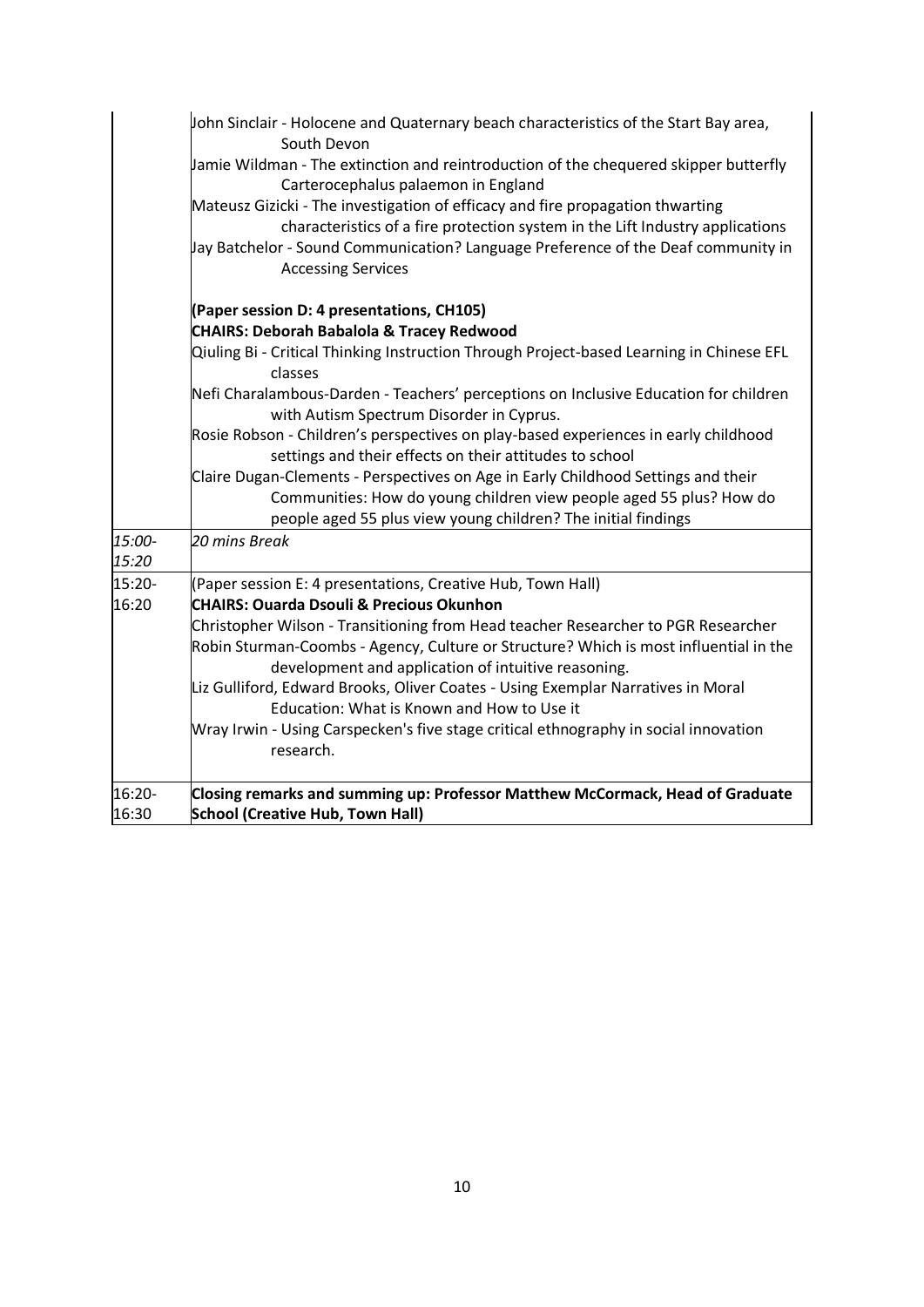### <span id="page-10-0"></span>**Oral presentation abstracts (first author A-Z)**

### **Key:**

#### **Title of presentation**

*Author name(s)*

Abstract

#### **Negotiating Trauma; the impact of Heterotopias on Rachel in The Girl on a Train and Esme in The Vanishing Act of Esme Lennox**

#### *Ayres, Sally*

Rachel, the girl associated with the train and Esme, who is incarcerated in an asylum, are fictional characters who are both traumatized by events outside of their control. In this presentation I will discuss the role of Michel Foucault's heterotopia and how it impacts on their lives. For Rachel, the heterotopian train becomes a source of comfort. However, Esme's experience of the heterotopian asylum fills her with terror and constrains her for most of her life. The role of the heterotopia, therefore, affects individuals in diverse ways, according to the location involved.

#### **Exploring Health Literacy among the general population in Nigeria**

#### *Babalola, Deborah*

Health literacy have been defined as the care user's ability to make decisions that affect daily living. This study was focused on health literacy among the general population, which is an identified gap in the different studies on health literacy in Nigeria. The research questions addressed were: What is the understanding of health literacy and What are the factors that could determine health literacy among the general population in Nigeria? Health literacy questionnaire, a standardised tool, which tests nine domains of health literacy was utilised, through an online and printed survey. So far, 565 of the survey have been retrieved and analysed using regression analysis. The key findings from the study will be discussed in the presentation.

#### **Sound Communication? Language Preference of the Deaf community in Accessing Services** *Batchelor, Jacqueline*

Communication and language difficulties are common in the Deaf community resulting in breakdown in accessing services and impacting on quality of life. Research results show the continued lack of awareness and provision for Deaf people in accessing services. Though it has been acknowledged over a number of decades, no standardised tool is yet in place to support Deaf people in accessing services. This research provides new knowledge with a unique proposed solution which can be furthered with additional research, staff training and support for implementation into services.

#### **Critical Thinking Instruction Through Project-based Learning in Chinese EFL classes** *Bi, Qiuling*

Given an absence of critical thinking (CT) and limitations of a didactic teaching approach in Chinese higher education, this research attempted to use a student-centred pedagogy of project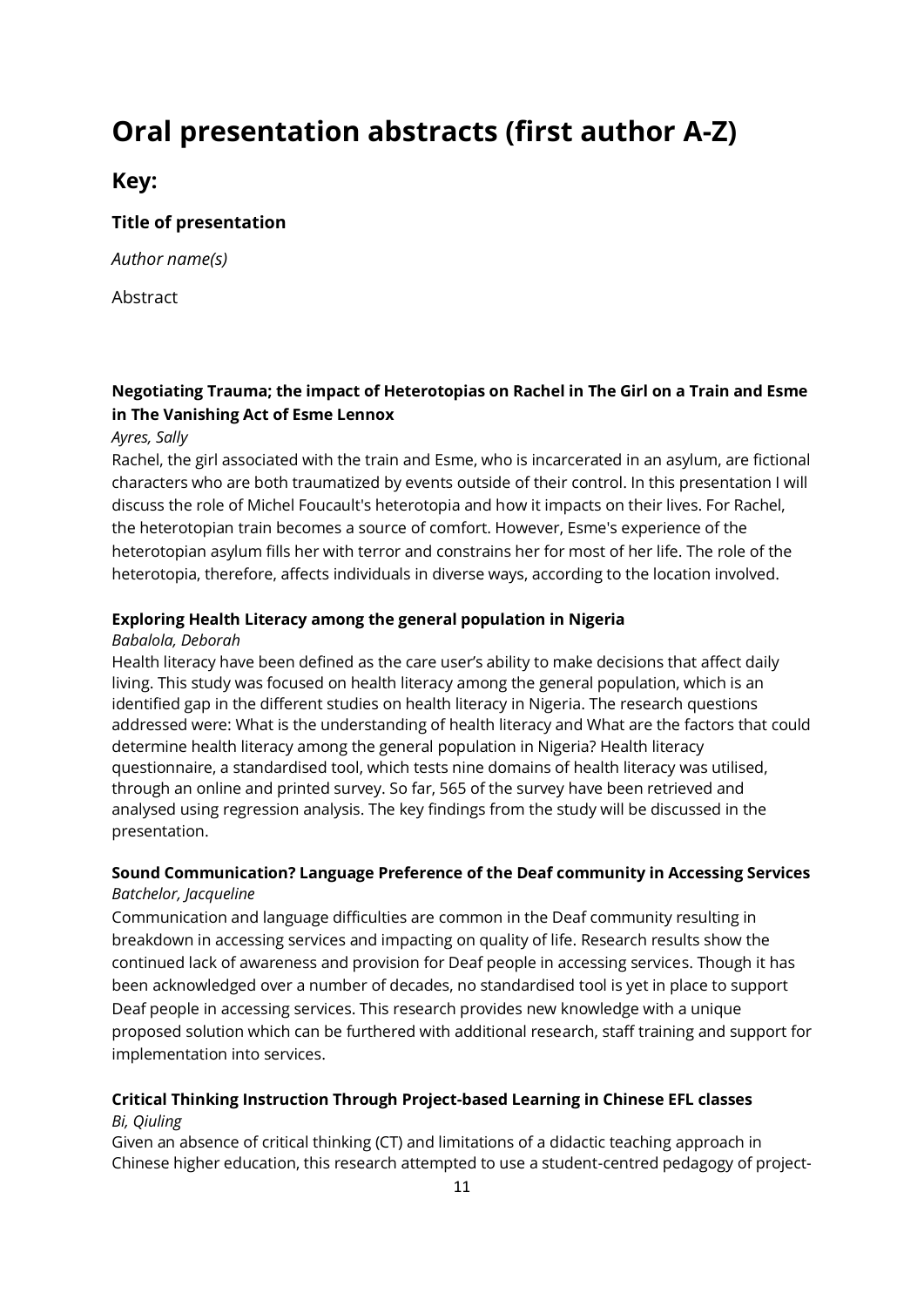based learning (PBL) with explicit CT strategies to explore whether it improves students' thinking.

Three objectives were to identify if the PBL approach in EFL classes improves thinking skills, explore how CT strategies affect CT development, and investigate their attitudes towards PBL. An embedded case study design was employed to obtain data from CT tests, questionnaires, interviews and writing projects. The results indicated that participants' generic and contentspecific thinking skills in writing improved significantly after PBL. In addition, their CT dispositions developed unevenly with high inquisitiveness but low truth-seeking and open-mindedness. Finally, students hold positive attitudes towards the CT-oriented PBL teaching approach.

#### **Teachers' perceptions on Inclusive Education for children with Autism Spectrum Disorder in Cyprus.**

#### *Charalambous Darden, Nefi*

This research study investigates the views and attitudes of Cypriot teachers towards the inclusive education policy of pupils with Autism Spectrum Disorder (ASD). The purpose of this research is to conduct a formative assessment regarding teachers' views on the education of children with ASD, the training of these teachers on the topic of inclusive education and their satisfaction with the implementation of inclusive education. The sample of the study consists of primary school teachers, who teach in three schools with Special Education Units (SEU) and three schools without SEUs, in the Limassol district. The research consists of two phases. Initially a questionnaire was completed and analysed, and subsequently interviews were undertaken, based on the data derived from the questionnaires. The data and the findings from the analysis of each phase are presented separately. The results of the interview analysis will be presented.

#### **Student mobility for quality higher education: the case of Nigerian students who attend or have attended UK universities**

#### *Darlington Beke, Chimeuma*

In recent years Nigerians make up the largest international student contingent in UK universities from Africa (ICF Monitor, 2022; UKCISA Report, 2020). Given the growth of international student mobility, the UK appears to be Nigerian students' preferred location (Alloh 2018; Ayling, 2021). This presentation seeks to account for the lived experiences of the Nigerian student community who have recently undertaken or are currently engaged in HE studies. Specifically, the presentation will showcase preliminary findings from semi-structured interviews conducted with 30 Nigerians over a two-year period. These students have experienced the British system of education at postgraduate level during a period of global health and economic uncertainty. Their stories continue to represent the ideals of a post-colonial legacy. However, contemporary Nigerian students accounted for a 'return migration trajectory' that has specific local economic and equality objectives.

#### **Exploring Covid-19 Vaccine Confidence in low uptake areas and populations in Peterborough and Cambridgeshire**

#### *Devecchi, Cristina., Ward, Alison*

The project, commissioned by the NHS Cambridge and Peterborough CCG in collaboration with Cambridge City Council and Peterborough City Council, aimed to gain greater insights into Covid19 vaccine hesitancy in lower uptake areas and specific populations in Cambridge City, Peterborough City and Wisbech, to inform ways of enhancing confidence and vaccine take-up. Findings from a 3 stage design including focus groups, interviews and a survey with health professionals, community leaders and community members, show that vaccine hesitancy and confidence are complex phenomena and that attitudes are fluid and impacted by many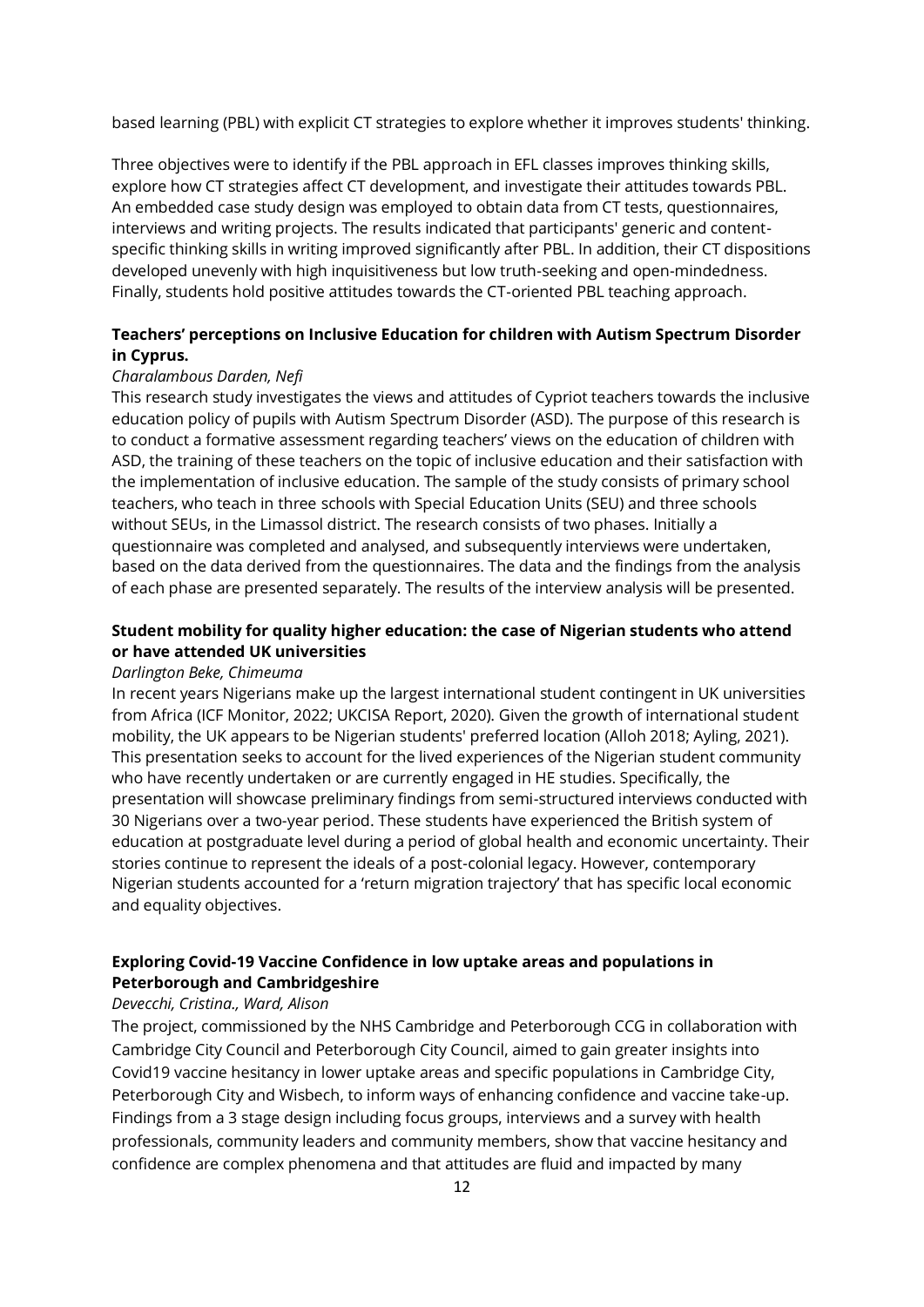individual, social and policy related factors. The presentation will provide some key recommendations and areas for further research.

#### **The impact of COVID 19 on the progress of the MBA students – Evidence from the University of Northampton (UON)**

#### *Dsouli, Ouarda., Elgergeni, Siham., Seuwou, Patrice*

We have lived through unprecedented times, with Covid-19 having had a profound global impact on lives and organisations, including higher education. The COVID-19 Pandemic impacted all operational aspects of higher education worldwide. Universities worldwide had to act proactively to mitigate learning losses through deploying remote learning (Marinoni et al., 2020). The Pandemic transformed the way teaching took place, further accelerated the transformation to online learning and teaching, and boosted the need for active blended learning. In addition, to the move to remote learning, academics and management staff had to take a range of active emergency decisions to allow additional flexibility. They also had to ensure that underrepresented, vulnerable and disadvantaged learners were not left behind. These decisions impacted higher education students, and the literature has reported impacts in recent publications (Carr, et al., 2022; Chen, & Lucock, 2022; Mulrooney & Kelly, 2020). This project aims to identify factors impacting UON MBA students' performance at the time of crisis and explore the challenges faced UON MBA students' from ethnic minority backgrounds during COVID-19. The proposed presentation for this conference will involve a presentation of the research findings from a systematic review of the literature on the factors that impact students. The systematic review will examine a range of factors (personal, financial, academic, political) that have impacted students' progress during the Covid. The outcomes of the proposed project are envisaged to potentially lead to the adoption of suitable and inclusive policies and practices in relation to equality, diversity, and inclusion.

#### **Perspectives on Age in Early Childhood Settings and their Communities: How do young children view people aged 55 plus? How do people aged 55 plus view young children? The initial findings**

#### *Dugan-Clements, Claire*

The aim of this research is to find out what children think of people over the age of 55 by focusing on their views of their grandparents using an interpretive, qualitative approach. Practitioners in three setting Early Years setting completed an adaptation of photovoice and conversational style, semi structured interviews with the children. The recorded conversations were transcribed and analysed using a six phased thematic analysis to code and interpret the conversations, based on Braun and Clark's (2019) Reflexive thematic analysis approach (RTA). This presentation discusses the initial findings.

#### **Intergenerational Solidarity, Agency, Trust in Primary School Children's Narratives During the Covid-19 Pandemic**

#### *Farini, Federico*

Children in Europe are living through and contributing to unusual times. This statement is particularly apt to describe the experience of children in education. In the last two years, the geography of education has been radically altered. However, the voices of children have been often surrogated by the voices of adults, speaking on behalf of children. By discussing data produced in London schools with children age 9-11, this presentation aims to bring to the fore the voices of children. The audio-recording of lessons in 2 London schools had been planned as part of the Horizon2020 project www.child-up.eu. to allow a sociological analysis of educational interactions. Audio-recordings took place in December 2020 following 4-weeks closures due to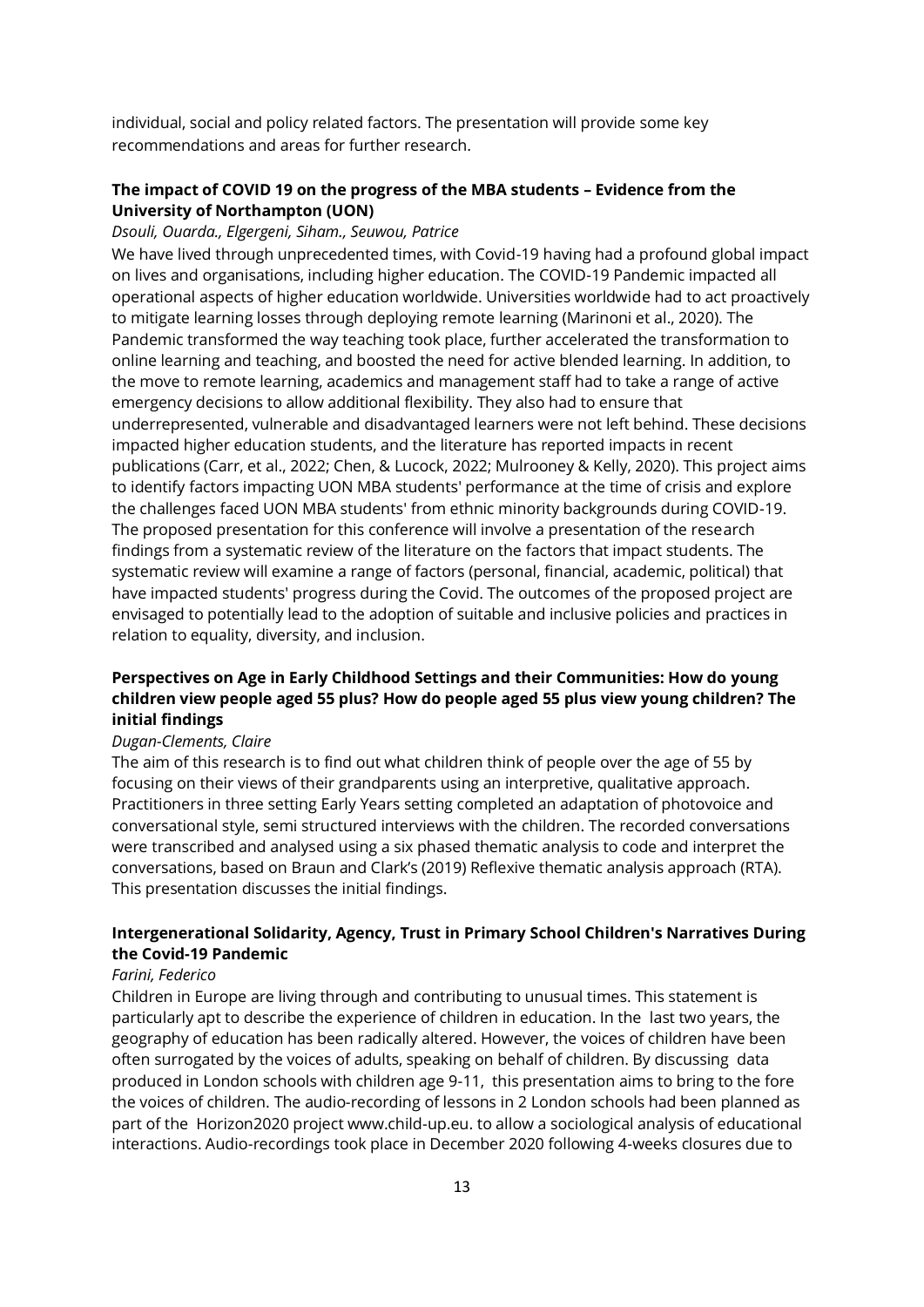several cases of Covid-19.

Data showed that on return to school in December, teachers were inviting children to share stories of their experiences during the 4-weeks absence. Children's stories were analytically approached with the instruments offered by narrative analysis, consequently to the idea that narratives were used by children to interpret and present their realities, making sense of events in a situation of generalized uncertainty. The presentation will discuss three themes highlighted by narrative analysis:

1) Solidarity between children and parents, in form of intergenerational collaboration in home schooling and the re-design of domestic spaces and family time;

2) perceptions of pandemic-related health and economic uncertainty and authorship of imagined futures;

3) Changes in the dynamics of intergenerational trust, including display of agency as active participation in the management of family challenges.

#### **The use of a magnetic probe coupler to aid the reliability of manual ultrasonic testing (MUT) on Carbon Steel components**

#### *Francis, Jonathan., Mabbutt, Steve., Bennecer, Abdeldjalil*

The reliability of MUT is arguably sub-par. There has been very limited work on the reliability of MUT of corrosion as most of the research focused on MUT of weldments. The current body of literature showed a host of human factors that affected MUT, and a survey carried out on Nondestructive testing (NDT) personnel working in industry highlighted that two areas of concern were the task and the inspector. It is proposed that the use of a magnetic probe coupler will aid the task and the inspector in carrying out a reliable MUT inspection. It will do this by ensuring that probe coupling is maintained to the Carbon Steel surface when working in a variety of positions while improving the tactility of scanning a component. It will greatly aid the monitoring of known areas of wall loss by ensuring that the probe is coupled consistently and accurately in the same position. The areas of wall loss can be easily marked when the technician is not manually trying to hold the probe to the test piece. The research will look to demonstrate the effectiveness of the magnetic probe coupler utilising it in corrosion inspections trials.

#### **Examining Girls' Experiences of Discriminatory Practices in Ghanaian Secondary Education Against International Human Rights Standards**

#### *Gbedemah, Hilary*

Discriminatory practices abuses in schools are rarely viewed through the human rights perspective as this dimension is relatively new. The absence of systematically collected data further perpetuates the abuses (Tomaševski, 2001:43). The research examines how Ghana has complied with the human rights' standards of non-discrimination in education at the upper secondary (Senior High) school level especially concerning girls. Using phenomenological and ethnographical approaches, opportunity and purposive sampling, questionnaires and interviews, it investigates how non-compliance affects access, viewed not only in terms of gender parity which critical feminists argue is too narrow to measure the desired international improvements sought (Chisamya 2012:753; Subramanian, 2005:401), but the psychological aspects of access which are impeded where there are psychological, social and cognitive barriers to education. The research elicited the voice of female and male students, teachers, traditional and religious leaders, whose feedback suggested findings of discrimination in leadership roles, the imposition of higher moral benchmarking, exclusion in voice and participation, and rights' violations involving violence, exploitative sexual relationships, and toxic masculinities which affect girls' rights within education. The originality of the research lies in the multidisciplinary approach in bridging the gap between gender, education and human rights law.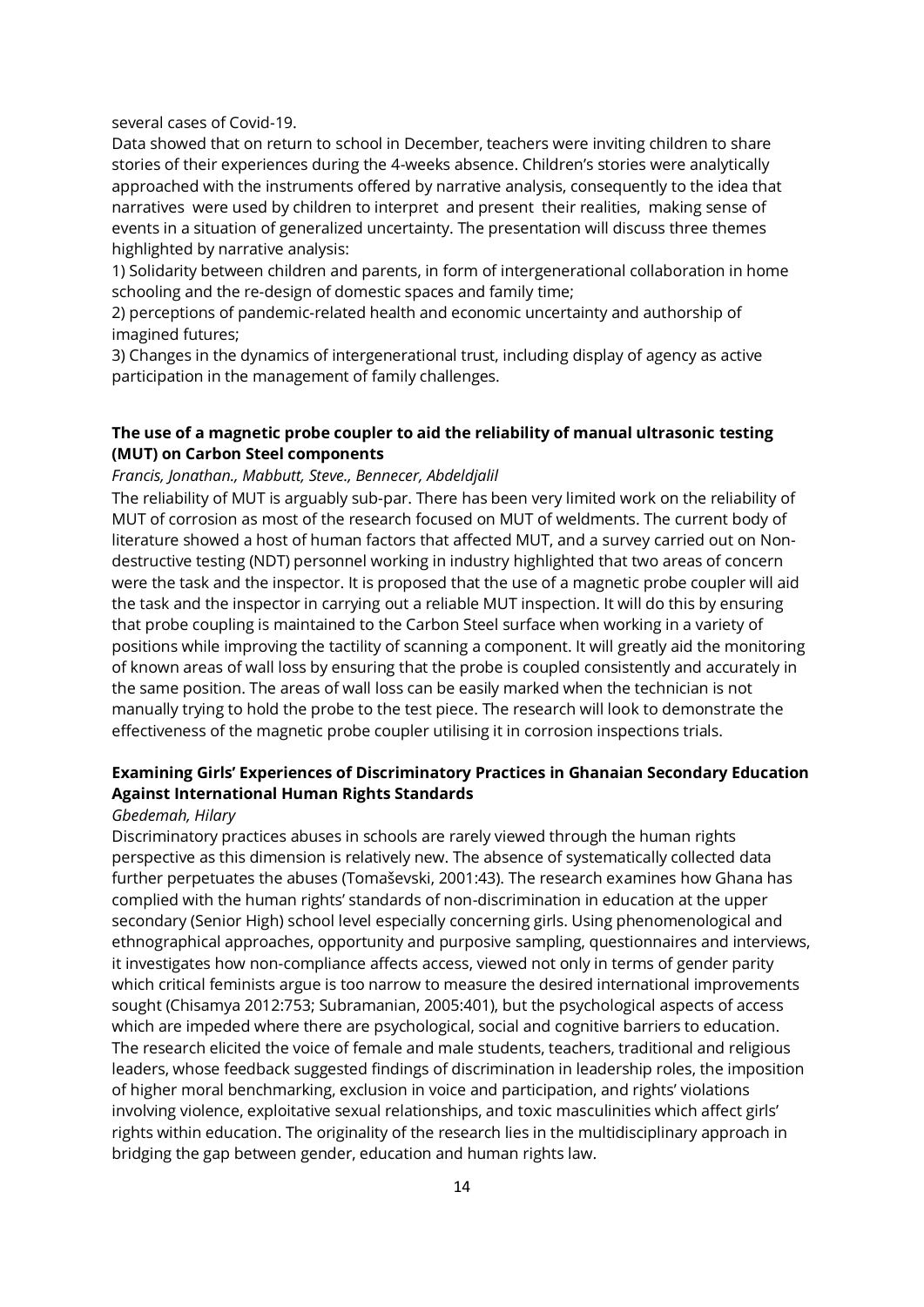#### **Research-in-Progress: Political Public Art**

#### Georges, Hala

Through this presentation, I would like to share Tolerable Art research-in progress, funded by ECR Small Grant scheme at UoN. The project started in April 2022. It is concerned with the shift in perception of the visual representation of historical and political matters in this day and age, particularly after Black Life Matters movement. It is questioning whether the role of art has shifted from glorifying the most powerful, to raising awareness of societal issues and making a statement against injustice. A historical study was conducted to find out the context surrounding the most problematic historical monuments in UK, which are related to slavery and colonialism. The results were used in a survey addressed to the public. Through this quantitative research, I am aiming to understand people's reactions to those historical statuses, and how their view has shifted in recent times. The innovative element in this project is responding to the research findings visually, in an attempt to try and create what would be a socially accepted piece of 'art'.

#### **The investigation of efficacy and fire propagation thwarting characteristics of a fire protection system in the Lift Industry applications**

#### *Gizicki, Mateusz*

The research aims to develop a bespoke fire protection system for the Lift Industry applications using numerical simulation and experimental testing. The model, thermal conductivity properties of the fire-resistant barrier will be supported and validated against experimental data available from previous research and/or generated as a part of this project. Data gathered in a process of the simulation will offer information on pressure distribution and temperature differences between divided compartments as well as on the fire protection body. The developed optimized model can be then used to examine the effectiveness of the system and to evaluate its efficacy as a prevention system to mitigate stack effects. Additionally, an approximated model of the system can be used in large-scale buildings simulations. Exploring pressure and temperature distribution in such buildings would give a good insight into the effect of the lift shaft on possible fire and smoke propagation.

#### **Tattooing, Trauma and the Body: Reclaiming the Body After Trauma**

#### *Green, Allyson*

Traditionally, tattooing has been viewed as a negative practice associated with the lower classes, bikers, gangs, prostitution, and heavy drinking. This has resulted in much prejudice and negativity towards the practice. Tattooed individuals have been perceived to be irresponsible trouble-makers, and although social attitudes towards the practice are slowly changing, stigma still remains within certain areas of society.

The process of being tattooed, however, may have positive connotations when linked to reclaiming the body after a physical trauma in the form of sexual or physical assault, rape, or surgery. Dissociation during and after trauma is a means by which the mind is attempting to shield itself from the fear and pain associated with the event, but it inevitably leads to severe emotional problems and instability.

Tattooing can be a symbolic method of reconnecting with and reclaiming the body, particularly for women who have experienced sexual assault or those who have experienced painful surgery or invasive medical treatment. The healing of the skin once the process is complete is synonymous with emotional healing. Choosing to be tattooed after such an event may enable victims to confront the trauma, reconnect with the body and move forward in a positive way.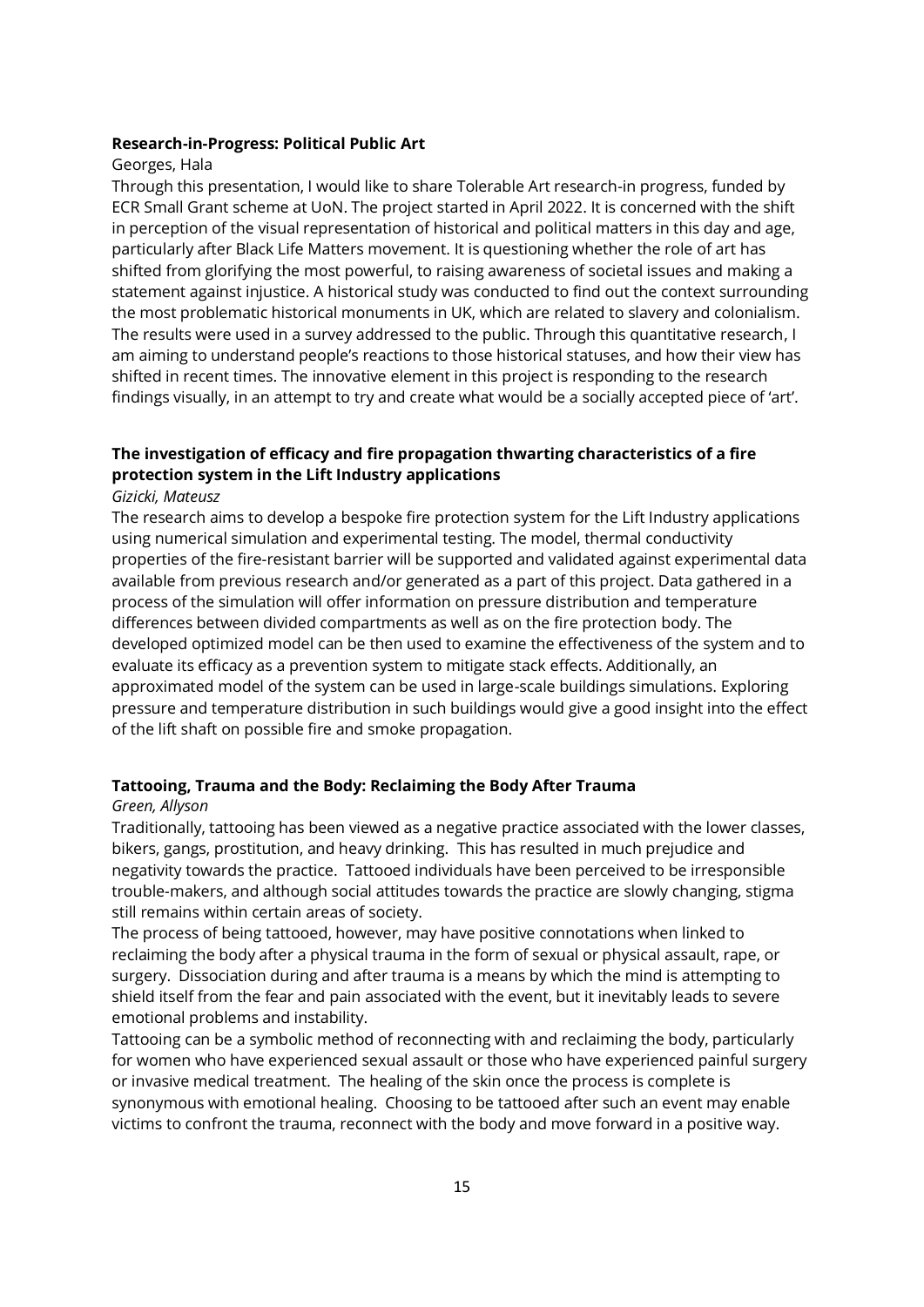#### **Using Exemplar Narratives in Moral Education: What is Known and How to Use it**

*Gulliford, Liz., Brooks, Edward., Coates, Oliver*

Zagzebski's 'Exemplarist Moral Theory' (EMT) holds that moral theory builds by identifying exemplars (recognised by admiration), and by reflective examination upon the characteristics of exemplars (Zagzebski, 2010; 2013; 2017). EMT has provoked considerable interest among educationalists as it has clear pedagogical implications (Croce & Vaccarezza, 2017; Kristjánsson, 2017). Effective features of exemplars, such as, 'attainableness' and 'relevance' (Han, Kim, Jeong & Cohen, 2017), 'importance' and 'surprisingness' (Van de Ven, Archer & Engelen, 2019) have been identified. However, little attention has been paid to psychological factors that make some exemplar narratives more persuasive than others. Classic research on communication modalities (Chaiken, 1980; Petty & Cacioppo, 1986;) has shown that different narrators have differential effects on the perceived credibility of a narrative and its power to move readers, with listener receptivity to morally salient content (Aquino, McFerran & Laven; 2011) and individual differences in people's ability to be 'transported' (Gerrig, 1993; Green & Brock, 2002) also playing a part in the likelihood of an exemplar narrative being emulated.

#### **Multi- level leadership traits analysis that enables collective well- being during crisis** *Hala Mansour, Hala., Shukla, Divya., Wahl, Mike*

Following a mixed method research, this paper is researching the approaches of handling crisis in the context of Higher education (HE) in four countries belonging to Asian and western regions. Furthermore, the current research aims to build insights on multi-layer responses as expected contribution based on cross-countries data analysis. Of particular interest in Higher Education Leadership, this paper will provide theoretical and practical discussion of leading in crisis within the context of HE and it impact on collective well-being.

#### **Tilting the Diamond: The Study of Developmental Trauma and Dissociation in Children** *Harrison-Breed, Claire*

Children that have experienced early childhood abuse and develop complex trauma often have a range of adaptive behaviours and emotional responses including dissociation to survive in a world that has not met their needs. It is recognised that for many children, the adaptations are then labelled as 'behavioural problems'. To date the breadth of available research and literature in the field of psychologically traumatised children that dissociation is underdeveloped (Sinason & Marks, 2021; Silberg, 2000). This research is designed to develop understanding of what meaning key people in the lives of traumatised children that dissociate, make of how the child presents both behaviorally and emotionally and the implications of this on meeting the needs of traumatised children.

### **Using Carspecken's five stage critical ethnography in social innovation research.**

#### *Irwin, Wray*

Research into social innovation is difficult to undertake as societal change happens over prolonged periods of time, with outcomes and impacts occurring years after intentional actions, and subject to multiple variables. Social innovation also suffers from a lack of clarity on definition, conceptual frameworks, and process which tends to be made up by practitioners based on the principles of entrepreneurship. This presentation explores the application of Carspecken's (1996) critical educational ethnography as a methodology in researching social innovation when undertaking insider organisational research. The research indicates the methodology provides a theoretically robust grounding for research into social innovation but requires a pragmatic approach to fill the gaps left by Carspecken in the guidance.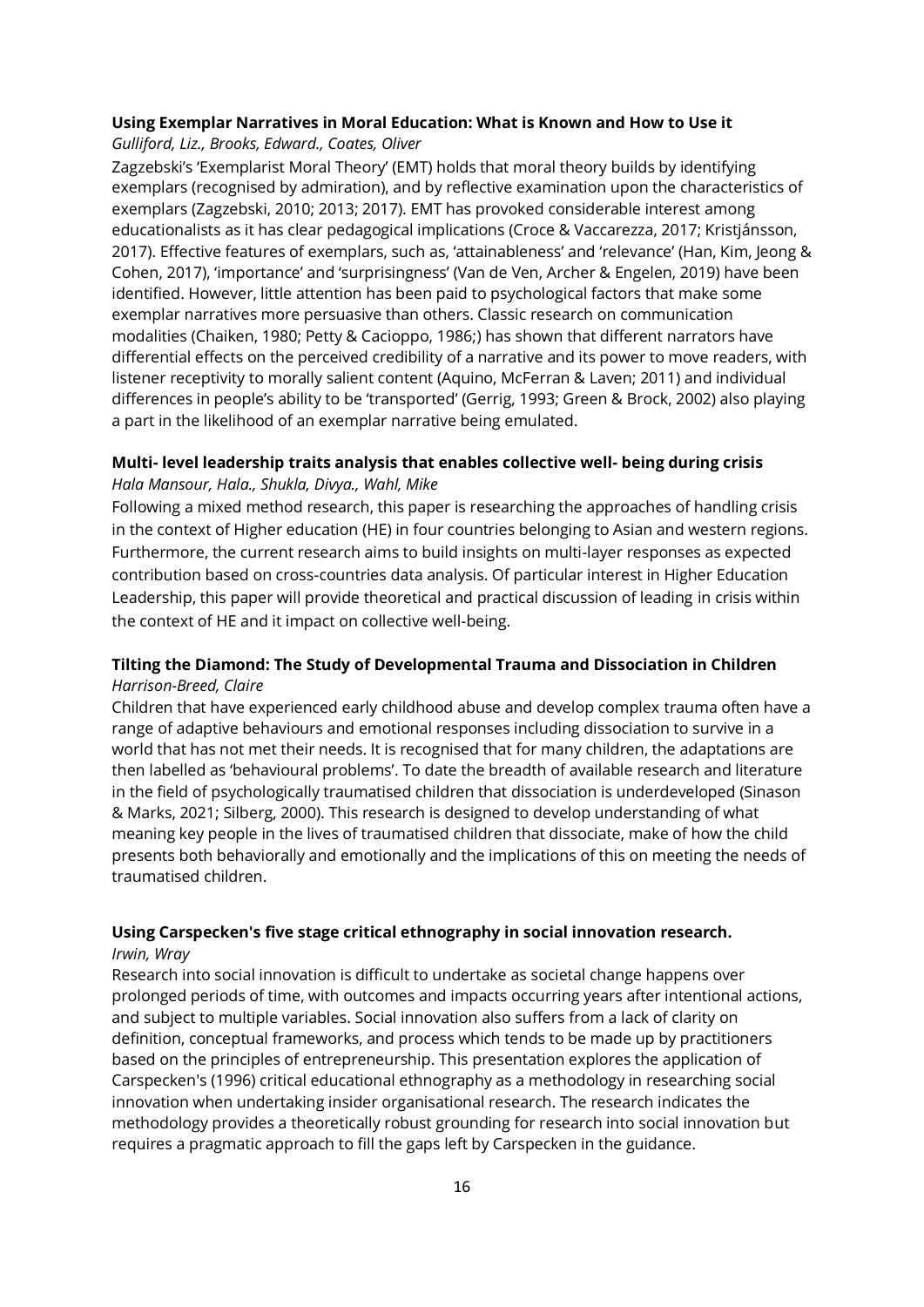#### **Disruptive Innovation, or, the Feminist Killjoy approach to research**

#### *Jowett, Lorna*

In business, 'disruptive innovation' describes how new ideas, services or technologies can enter the lower end of a market and eventually challenge the status quo or even displace established market leaders. In this 20/20 presentation, I argue that disruptive innovation can be adapted to academic research, using Sara Ahmed's concept of the feminist killjoy as a means of explaining its risks and benefits.

#### **Experiences of disengagement and wellbeing in Psychology: a cross project collaboration identifying risk factors and strategies for resilience**

*Karishma, Jivraj., Gordon-Finlayson, Alasdair., Volkovyskaya, Evgenia., Sanderson, Thomas., Farr, Jack* Disruptions to academic engagement and student wellbeing have been a challenge in higher education following the Covid-19 pandemic (Universities UK, nd). This presentation will showcase findings from two funded projects in Psychology which explore 1) reasons for disengagement, 2) risk factors affecting wellbeing and 3) strategies for resilience amongst Psychology students at UON. The findings will demonstrate how incorporating peer-elicited student narratives using qualitative methodology (semi-structured interviews and focus groups) can inform effective retention practices, support our understanding of risk factors affecting wellbeing plus use the student voice to highlight useful resilience strategies for future cohorts. It is intended that the outcomes contribute towards a toolkit of resources for the attendance and engagement working group in Psychology and for wider academic teams / student groups to use to support student engagement, wellbeing and resilience in higher education.

#### **Human Resource Recruitment and Selection practices alongside Knowledge Transfer in Higher Education**

#### *Kumari, Prerna., Mansour, Hala*

My research looks at Recruitment and Selection (R&S) and Knowledge Transfer (KT) which are both within the wider realm of management and contribute towards the attainment of Sustained Competitive Advantage (SCA) by capitalising on the human capital resource within firms. Such capital, as per the Resource Based View (RBV) of the firm, contributes towards long-term SCA. Knowledge resides in the minds of individuals primarily and gains higher significance in a knowledge-intensive industry such as Higher Education (HE)- this study is designed for a private university in the United Arab Emirates (UAE). The research aim is to critically explore the R&S practices for their consideration of KT at various levels in the organisation. The study adopts the social constructivist-interpretivist philosophy; and simple mixed methods research strategy using a two-staged approach including survey semi-structured interviews. The expected outcome of the study is a framework connecting R&S and KT at various organisational levels.

#### **Understanding why university students engage or disengage with their studies**

#### *Loddick, Alison*

Student engagement and disengagement have been linked to student achievement, retention, and satisfaction (Klem and Connel, 2004; Shernoff and Schmidt, 2007; Appleton, Christenson and Furlong, 2008, Finn, 2016; Khademi Ashkzari, Piryaei and Kamelifar, 2018). Despite extensive research, scholars have been unable to agree on a definition of student engagement and disengagement. This research aims to explore students' and lecturers' lived experiences to explain why students become academically engaged or disengaged. The most widely acknowledged research defining student engagement focuses on what student engagement entails, such as students attending lectures or investing time in challenging activities. Less research has been conducted to understand why students choose to engage in their studies. The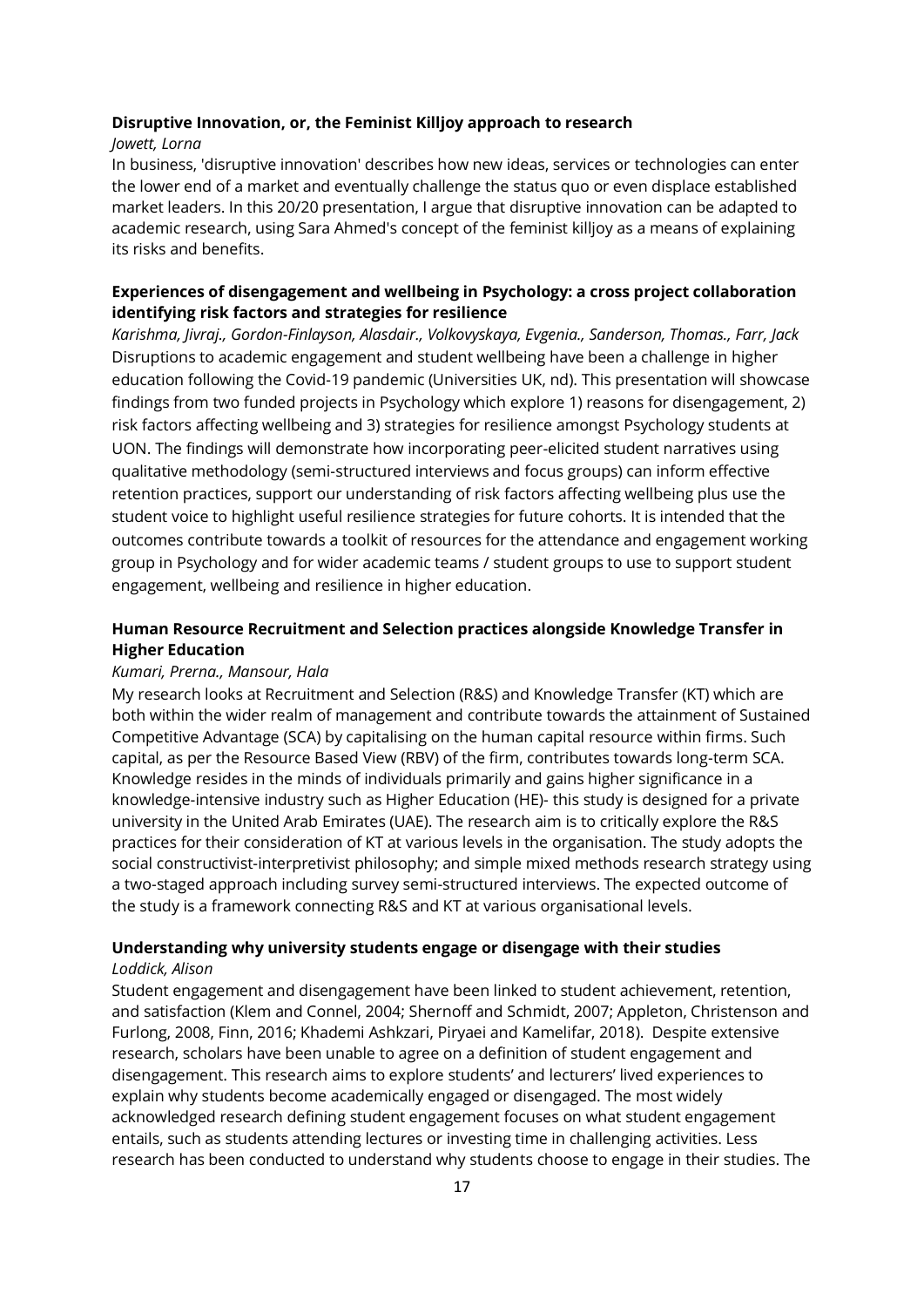outcomes of this research are expected to aid universities in better understanding the student experience, so that appropriate support can be provided to improve the student experience and encourage them to participate in their studies. This presentation will share the literature review backing up the need for this research as well as exploring with the floor ways to engage students in participating with research.

#### **A quantitative evaluation into factors affecting service quality levels of tenants residing within the UK's private rented sector**

#### *Maumy, Jonathan*

I am a private landlord of 11 residential properties in the UK. I began in 2010 and specialise in below market rent properties and have many single parent families and people on housing benefits. Given the rising cost of living, the housing crisis and increasing inflation I want to be sure I am providing my tenants with the best service I can. During my DBA I have surveyed my own tenants to better understand their satisfaction levels, and what aspects of renting affect those satisfaction levels. I now want to broaden the research to better understand overall tenant satisfaction levels and evaluate what factors increase tenant satisfaction levels across a larger cross section of society. By understanding what tenants truly care about landlords - such as myself - can increase their tenants satisfaction levels which I believe is even more important than ever. From a business perspective increased satisfaction levels may lead to less churn of tenants and thus larger profit margins.

#### **Assessing the Impact of Perceived Powerfulness on Performance**

#### *McMahon, John*

This study examined historical literature on the manipulation of perceived powerfulness and performed a number of experiments using a control group to identify the most effective intervention. The results of this study informed an intervention that was used in a 10-day longitudinal study in a live working environment and compared the experiment group to a control group. This experiment found that the intervention group experienced greater feelings of powerfulness than the control group. In addition, the actual business performance data of both groups was tracked over the 10-day experiment. The results of this found that the intervention group outperformed the control group in key business metrics by about 7%.

#### **Between Sensationalism and Scepticism: On overview of how parapsychology is discussed in cyberspace**

#### *Murphy-Morgan, Claire*

Paranormal beliefs and experiences are widely reported across the globe. The field of parapsychology attempts to explore many of the claims that are made with scientific and methodological rigour. However, parapsychology faces a dichotomy of being presented as either entertainment via a proliferation of 'most haunted' websites or as a 'pseudoscience' via widely visited sources such as Wikipedia. Many scientists and researchers working in the field report their work being misrepresented or even publicly discredited online without recourse to respond.

This research seeks to assess the current position of parapsychology online, the role of Wikipedia and 'guerrilla scepticism', and the implications for a lack of fair and balanced presentation of a field of psychology.

#### **Moving towards inclusive practice: examining staff and student perception of inclusive provision in one school in Bangalore, India**

*Padmanabhan, Rajani*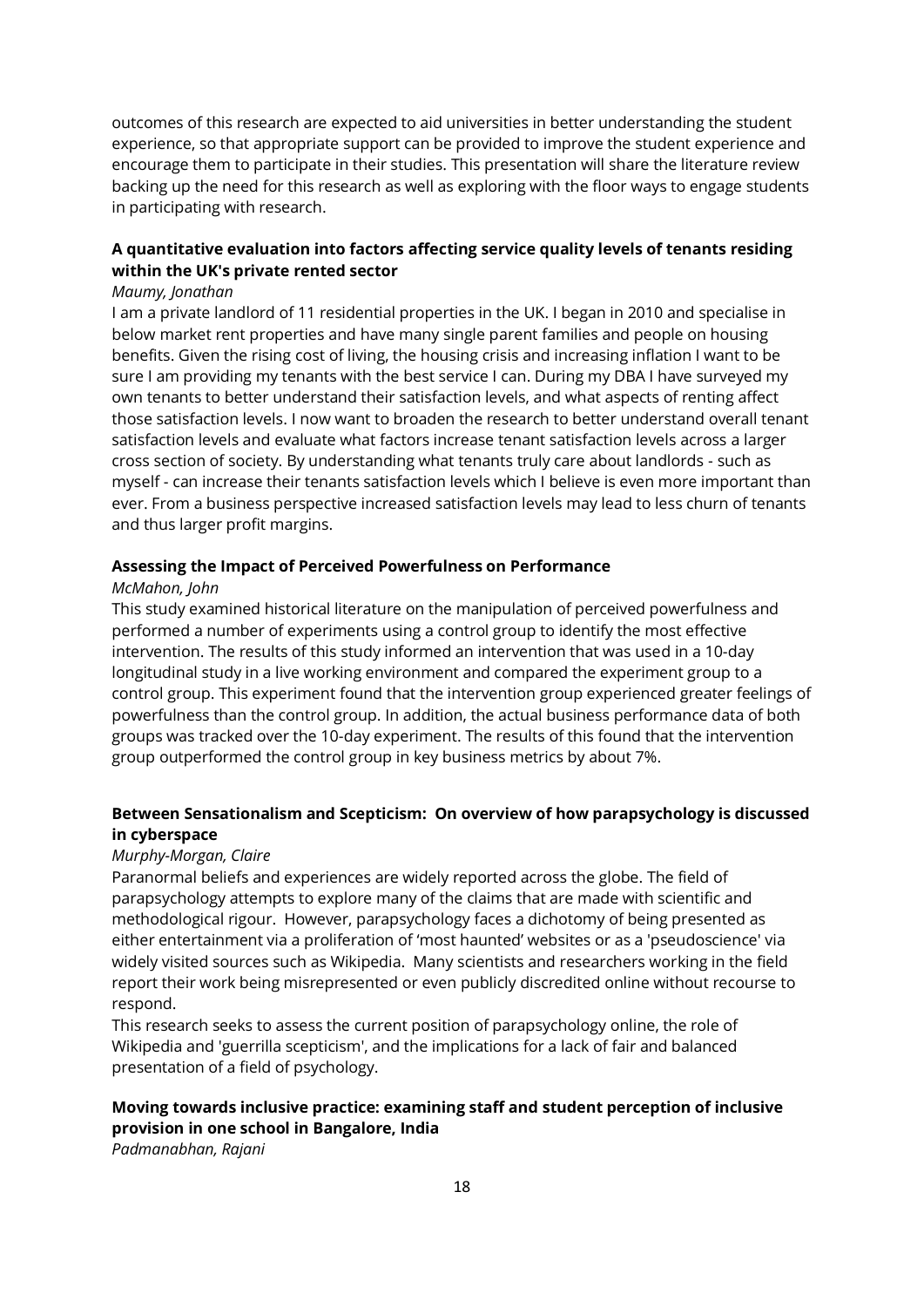In recent years several research projects have exposed the limitations of inclusion within the Indian education system (Johansson, 2014). There is a long-standing belief, in some Indian communities, that children with special educational needs (CWSN) can only be provided for in specialist school settings (Shah et al, 2016). Consequently, this paper presentation showcases findings from a case-study investigation into inclusive provision within one large mainstream school in Bangalore, India. Specifically, the presentation will highlight findings from a five-month investigation that utilised the data collection methods: observations, interviews and questionnaire. Three senior principals, 27 middle managers and 16 students were interviewed. Whilst, 120 teachers completed a questionnaire. The findings suggest that many teachers support inclusive classrooms. The multi-tiered model of inclusion followed in the school positively impacted achievement, social inclusion and sense of belonging of CWSN. People in leadership roles demonstrated a positive attitude and school culture. Taken together these findings suggest that continued professional development based on the experiences of teachers in their classes may result in the dissemination of effective inclusive practices.

#### **A Voice of One's Own**

#### *Pattison, Jo*

Historically, the voices of women have been hidden or distorted by patriarchal dominance. In 'A Room of One's Own' (1929), Virginia Woolf, a central figure of the modernist movement, encouraged women to write of their own experiences in order to redress the myths which supported inequalities. The narrative device 'stream of consciousness', first utilised by Dorothy Richardson in 1915, has come to be viewed as a typical feature of modernist writing and is experiencing something of a resurgence in the twenty-first century; it can be seen as a device used by a selection of female authors as they explore their protagonists' experiences of being perceived as female in contemporary society. An example of this is 'A Girl is a Half-formed Thing' (2013) by Eimear McBride.

#### **Using queer/trans theory to explore the experiences of cis men**

#### *Pendleton, John*

Midwifery in the UK is perhaps the world's most monogendered profession with only 0.3% of the workforce identifying as men. My PhD research is an interpretative phenomenological analysis of the experiences of 15 men who work as midwives. Having conducted in-depth interviews, I am now seeking a theoretical framework which will help interpret and make sense of these men making sense of their experiences. First, I wish to explore whether using a theoretical perspective intended to problematize notions of normativity in relation to sexuality is possible and appropriate when applied to cis man or whether this is cultural appropriation which risks depoliticizing this approach. Secondly, I want to understand how the 'third hermeneutic circle' – anticipating reactions of a readership – may impact on the analytic choices I make.

#### **Fostering cognitive empathy with LEGO Serious Play®**

#### *Plotka, Gosia*

Over the last years, growing awareness of how important cognitive empathy has been observed. Invented in the mid-90s by Johan Roos and Bart Victor in cooperation with Lego Group LEGO® Serious Play® (LSP) method is a powerful tool that by offering a safe environment and creating an opportunity for collaboration helps to identify a difference in values and focus on common interest. During this short presentation, I would like to share my experience with using LSP during work with students and training delivered to various professionals as well as discuss my future plans with embedding Readiness for Change enhancement to the original method.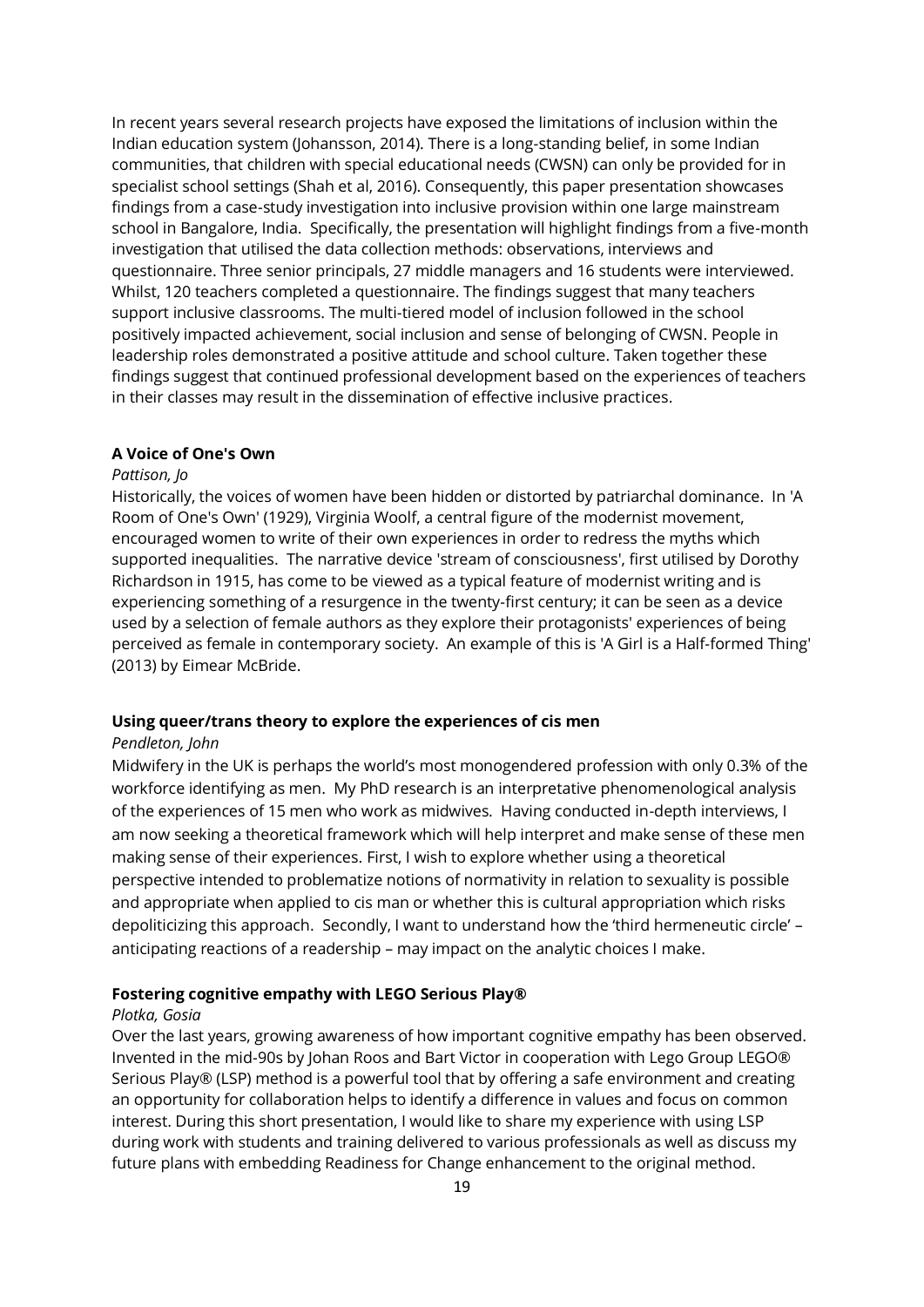#### **Assessing the transformative power of green nudges**

#### *Rene, Elodie*

The growing popularization of literature on behavioural economy and social psychology have highlighted to which extent human behaviours are subject to several cognitive bias leading individuals to take sub-optimal decisions. Recent studies on behavioural carbon lock-ins have analysed the unconscious mechanisms that are maintaining individuals into environmentally harmful behaviours, contributing to explain the inertia of our carbon-intensive modes of living. In the face of such challenges, a new literature has emerged with the aim of identifying appropriate tools that could counteract the bias in decision-making process. The nudge theory popularised by Thaler and Sunstein best seller (2008) correspond to the most famous approach in this regard. Nudges can be defined as information-based tools aimed at influencing people's behaviours through soft means, gently pushing them towards the good direction. Here we will critically analyse the transformative power of so-called "green nudges" in regards the behavioural changes needed to face the Anthropocene.

#### **Children's perspectives on play-based experiences in early childhood settings and their effects on their attitudes to school**

#### *Robson, Rosie*

Aims and objectives of the research

The aim of the research is to explore primary aged children's views of how their diverse early childhood experiences in settings affect their transitions into primary education **Objectives** 

- To use children's drawings to express their views about the similarities and differences between their early childhood setting and primary school settings

- To observe and compare practices in early childhood and primary school settings

- To conduct interviews with early childhood practitioners and primary teachers to gain an understanding of what their practice is and why

- To use photomaps to support children when taking photographs of their favourite things within their early childhood settings or primary classroom

#### Research Methods

The research methods include:

1. Children's drawings of their favourite things within their early childhood settings or primary classroom

Rationale: When researching with young children, each child has their own needs, some children may prefer to draw, children may not be confident talking to the researcher and drawings are a useful tool for children to express their emotions and thoughts.

2. Photographs taken by the children of their favourite things within their early childhood settings or primary classroom

Rationale: This method provides another element of the child's voice – allowing non-verbal children the power to make their own decisions on what is important to them, children may choose to discuss their photos and may feel proud of these and thus want to tell the researcher about the photos they have chosen to take and why these are important.

3. Observations of practice in nurseries – Research will be conducted across 2 nursery schools with 3 practitioners from each setting observed using a timed sampling technique across 10 morning and 10 afternoon sessions. Research will be conducted across 2 primary school settings with 2 reception teachers and 2 Year One teachers from each school observed across various activities within the school timetable each day.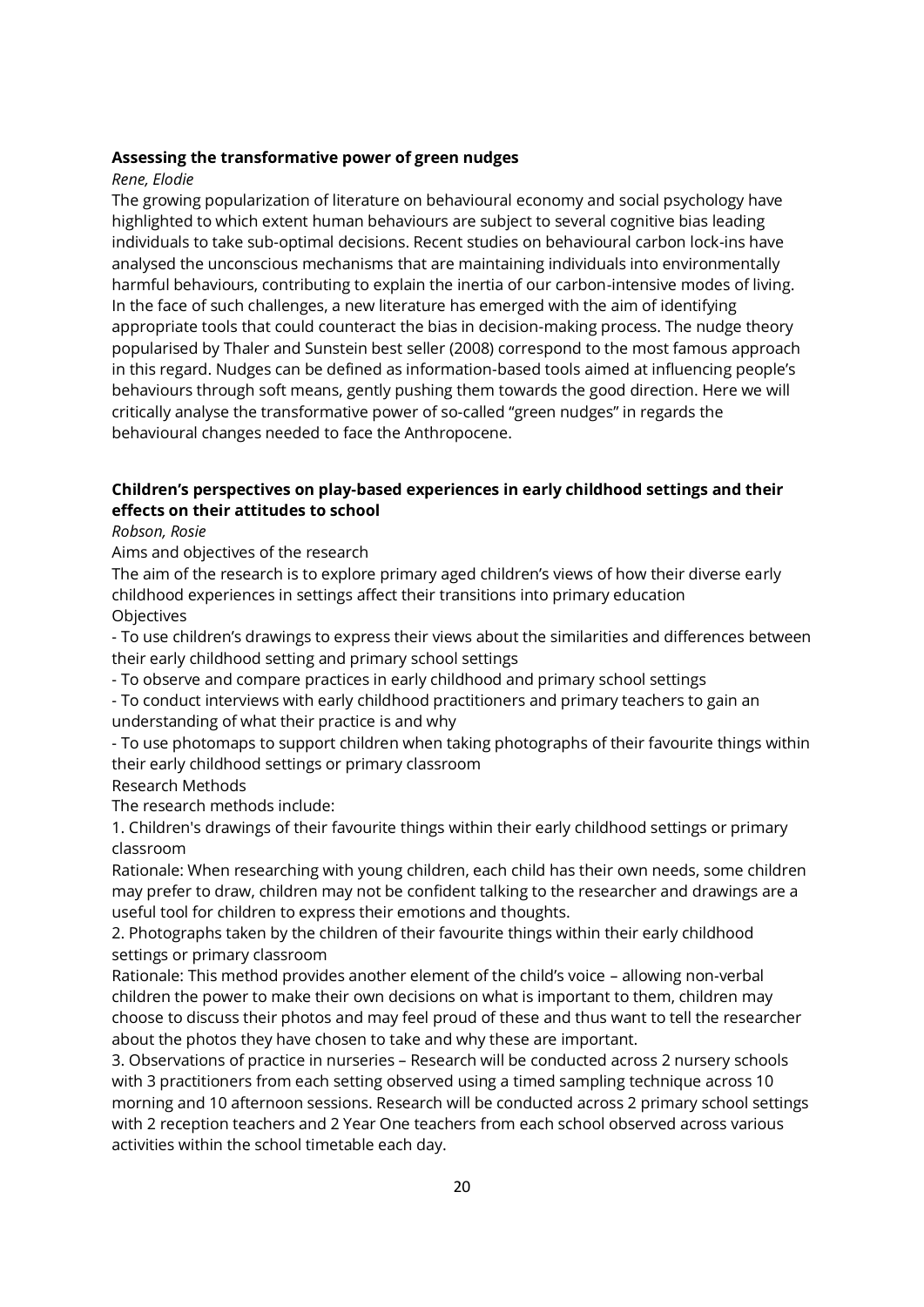Rationale: To understand the approaches and pedagogies that teachers have adopted in their teaching methods with children. These will provide an insight into how the settings are run to support their children. The challenges posed may include practitioners/teachers adapting their behaviour when being observed to reflect ideologies they believe the researcher wants to see. 4. Semi structured interviews with 3 practitioners in both nursery school settings and 2 reception teachers and 2 Year one teachers across the 2 primary school settings within the study. Rationale: Semi-structured interviews will provide insights into how the practitioners/teachers work and the ideologies that underpin their practices. A semi-structured interview allows the participant to express their views and discuss elements the researcher may not have included in the questions.

I aim to focus on children's transitions from nursery into primary education with the plan of a school whereby those children attending these early years settings with transition into. When working with each individual child they will be given the opportunity to produce drawings to express their views on the similarities and differences between their early childhood experiences and primary school. If the child wishes to discuss these drawings, that communication will also be recorded in the preliminary data collection. For those children who are not confident to draw and those children who wish to, the children will also be provided with a camera to take photographs to record those things that matter most to each individual child, where able to children will provide verbal guidance on the importance of these images to them.

#### **Findings of "exploring leadership development practices and link to organisational performance in Jordanian four-star hotels**

#### *Saadeh, Nader*

As a previous professional in this sector and changed my career to academia, this dissertation is an exploration of leadership development practices and it's link to organisational performance exercised in Jordanian four-star hotels. It is conducted through a multiple case study approach. The study was done this year after Covid and took four case studies in Jordan. The research was done through open ended semi structured interviews to managers and employees. Accordingly, two managers and two employees were interviewed from each case.

Findings were scrutinized and then analysed through three levels: open coding, axial coding and selective coding.

Now, I am working on a framework to solve four-star hotels problems in leadership development depending on results. Results show significant challenges for implementing leadership development practices and poor enablers practice according to managers' and employees' perspectives.

#### **Making and using podcasts as a teaching and learning tool**

#### *Scott, Hillary*

The growth of podcasts over the past decade has been obvious for entertainment and personal development, but could they be a useful assessment tool to encourage students to reflect, analyse and discuss content across subject areas? This short research project discusses ways for an alternative to essays and group presentations which can increase attendance, facilitate group working and analysis and promote a deeper understanding of the worth of audio in blended learning environments.

#### **Measuring and Improving Resiliency, a Quantitative Approach**

*Sepehri, Mehran*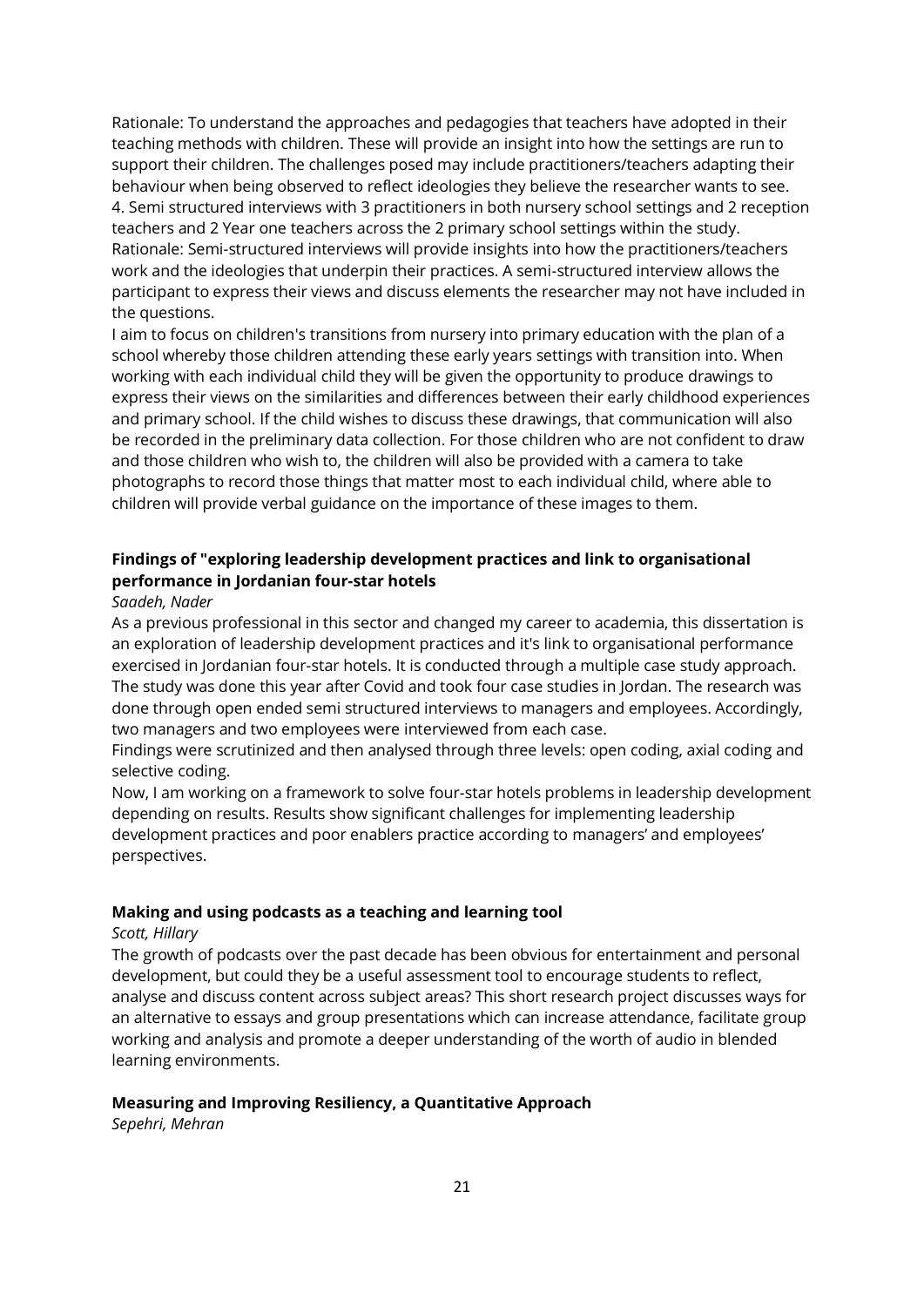Resilience refers to the ability of a system to plan and prepare for adverse events and effectively absorb, recover, and adapt when these situations arise. Resiliency is key to sustainability and agility. To manage resiliency, it should be measured. Most resiliency studies are case based and qualitative. Quantitative models are presented to formulate and then optimize resiliency of a system.

#### **Reflections on Recruitment and Sampling**

#### *Sharp, Sally*

The focus of my research is student wellbeing. Ethical approval was gained in 2019 for face-toface interviews with undergraduate students using Narrative Inquiry (NI). The interviews were planned to take place on several university campuses. The recruitment of participants began before the pandemic, but it did not go to plan. In March 2020 the spread of COVID-19 led to a national lockdown. As a result of social distancing guidelines, the research was reconsidered and amendments to the ethical application were requested. These comprised of a change of participants from undergraduate to PhD students and a move from face-to-face interviews to virtual interviewing. The amendments were approved and during the summer of 2020 recruitment of PhD students began. This presentation is based on researcher reflections of recruitment and sampling.

#### **Holocene and Quaternary beach characteristics of the Start Bay area, South Devon**

#### *Sinclair, John*

Beaches in southern England tend to feature large quantities of flint pebbles, even in locations such as South Devon where the nearest outcrops of Chalk and flint are some considerable distance from the beaches. This work presents analysis of the lithological make up and shape characteristics of beaches in the Start Bay area and assesses the extent to which published mechanisms for the supply of flint to this area over the past ~10 000 years may also have operated earlier in the Quaternary. Better understanding of pas processes may help forecast the future response of the area to sea level rise.

#### **L-ions in the DRC: Cobalt, ELVs and Injustice**

#### *Sneddon, Simon*

This paper builds on previous research on lithium extraction in Chile, and focuses on the extraction of cobalt in the DRC. Cobalt is an essential constituent of a Lithium Ion (L-ion) battery, and more than 70% of the world's Cobalt is produced in the DRC. The Wilson Centre estimates that 15% of cobalt is being mined by children, and the mining process is linked to significant health and environmental impacts, including lung disease and heart failure to pollution and habitat destruction.

Green technologies, the paper argues, need to accurately reflect the true lifecycle cost of mineral extraction, and actively work to reduce the injustices it causes.

#### **"They would think I had some sort of mental illness": An IPA study of anomalous experiences in epilepsy**

#### *Spiers, Louise*

The findings from my PhD study of eight individuals are presented in this paper. The participants describe a wide range of experiences of precognition, psychic events, near death (NDE) and out of body experiences (OBE), past lives, as well as psychic abilities and access to a non-shared reality that they connect directly to their epilepsy. I term such spiritual experiences in individuals with epilepsy Epileptiform Events (EFEs). The participants understand their EFEs to have a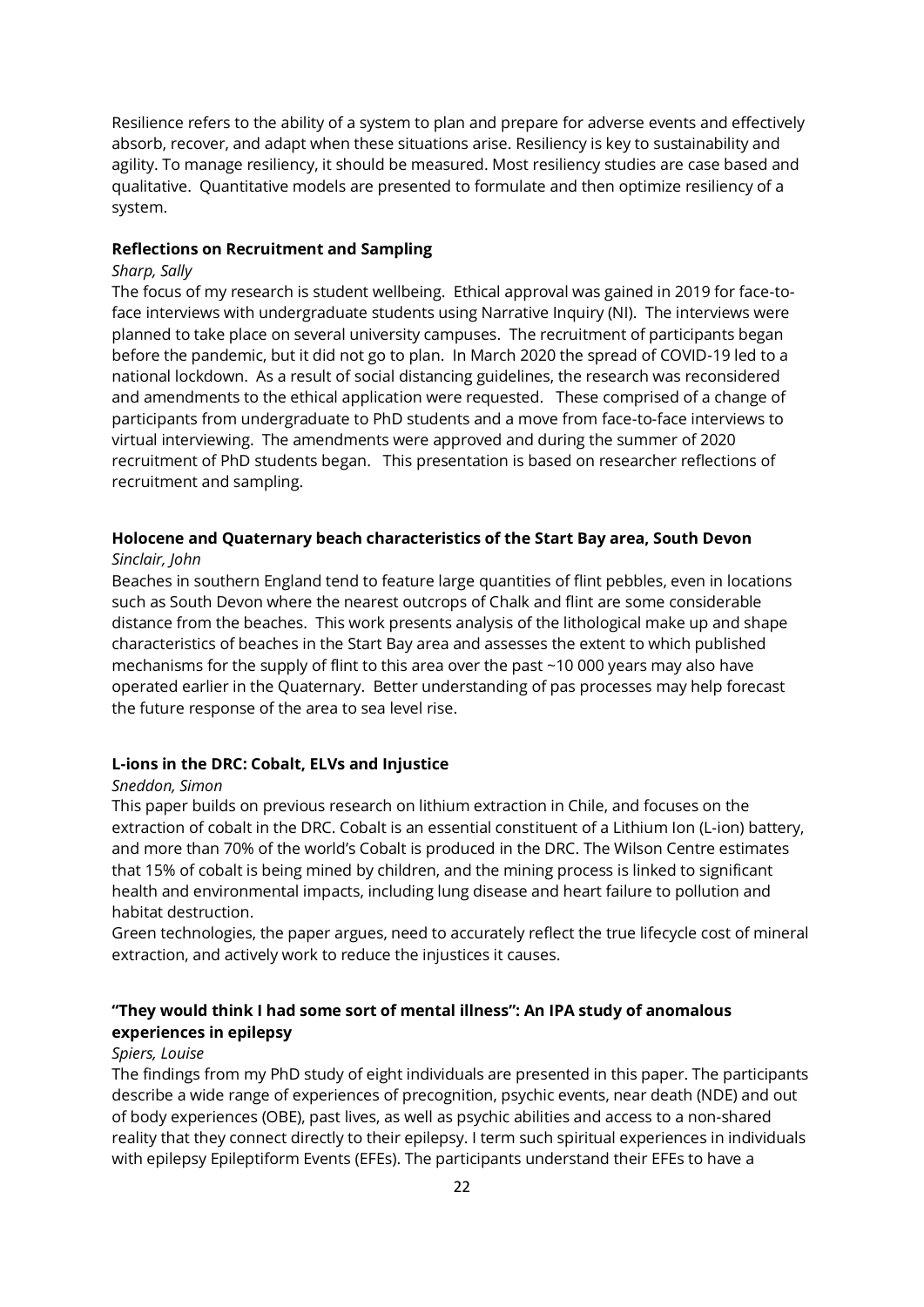profound spiritual meaning within their lives. The value and status of their EFEs are at variance with the neuropsychiatric literature, which regards such experiences as problematic seizurerelated events that require medication and that individuals would want to cease. The medical model assumes and acts as if individuals will not want to encounter these exceptional experiences, and if they do not, then this is also deemed to be a contributory factor of epilepsyrelated psychosis. Consideration is given to the psychiatric diagnosis of EFEs. I highlight the tension between the materialist neuro-normative approach the medical establishment has towards this condition, which is through symptoms and diagnosis, and the way that individuals experience it, which is as transformative and redolent with meaning. The likeness of EFEs to other exceptional human experiences in individuals without epilepsy suggests that, in fact, not all spiritual experiences in individuals with epilepsy are merely undesirable symptoms of the condition or psychotic episodes but are in fact genuine spiritual experiences such as may be seen in non-epileptic populations.

#### **Explaining Elite Athletes' Corruption Behaviours: A Case Study of Doping and Match Fixing** *Gray, Stacie*

Research question: Through a qualitative application of the theory of planned behaviour, the research aimed to increase understanding of elite athletes' reasons behind actual corruption behaviours, specifically doping and match fixing.

Research methods: Media interviews, admission statements and testimonies from dopers and match fixers who were caught, and those who self-admitted, were used. The match fixing sample comprised 21 elite level match fixers from 15 nations. The final doping sample comprised 34 elite level dopers from 10 nations. Data was analysed using deductive content analysis. Results and findings: Elite athlete doping and match fixing behaviours were found to be influenced by attitudinal and subjective normative beliefs. Although elite dopers and match fixers reported similar beliefs, the results highlighted differences between the primary corruption motives. Two unique attitudes towards doping also emerged. Whilst behavioural control beliefs were found to influence athletes' doping decisions, none were reported for match fixing.

Implications: By identifying the reasons behind elite athletes' engagement in two forms of corruption, the results can be used to better inform the design of preventative anti-corruption (specifically doping and match fixing) strategies within elite sport.

#### **Agency, Culture or Structure? Which is most influential in the development and application of intuitive reasoning**

#### *Sturman-Coombs, Robin*

Intuition is a "below awareness" process of reasoning information which is brought to consciousness allowing for rapid judgements. It has started to attract significant attention within Social Work practice emphasised by tragic high-profile cases. Social Work is often seen as a profession that is stifled by pre-determined policies and frameworks, leaving little room or indeed confidence in applying intuitive reasoning. How much of this is influenced by the individual or their wider environment and culture is the focus of this paper.

Methodology: Data is collected through 3 focus groups with n=10 and analysed by way of Critical Discourse Analysis.

Conclusion-hypothesis: Initial suppositions suggest multiple inter-connected factors influencing construction and teaching of intuition by academics, with bias and reflexivity being dominant themes.

#### **Where do you get your ideas from? Why a writer's research can be the key to unlocking a television drama script**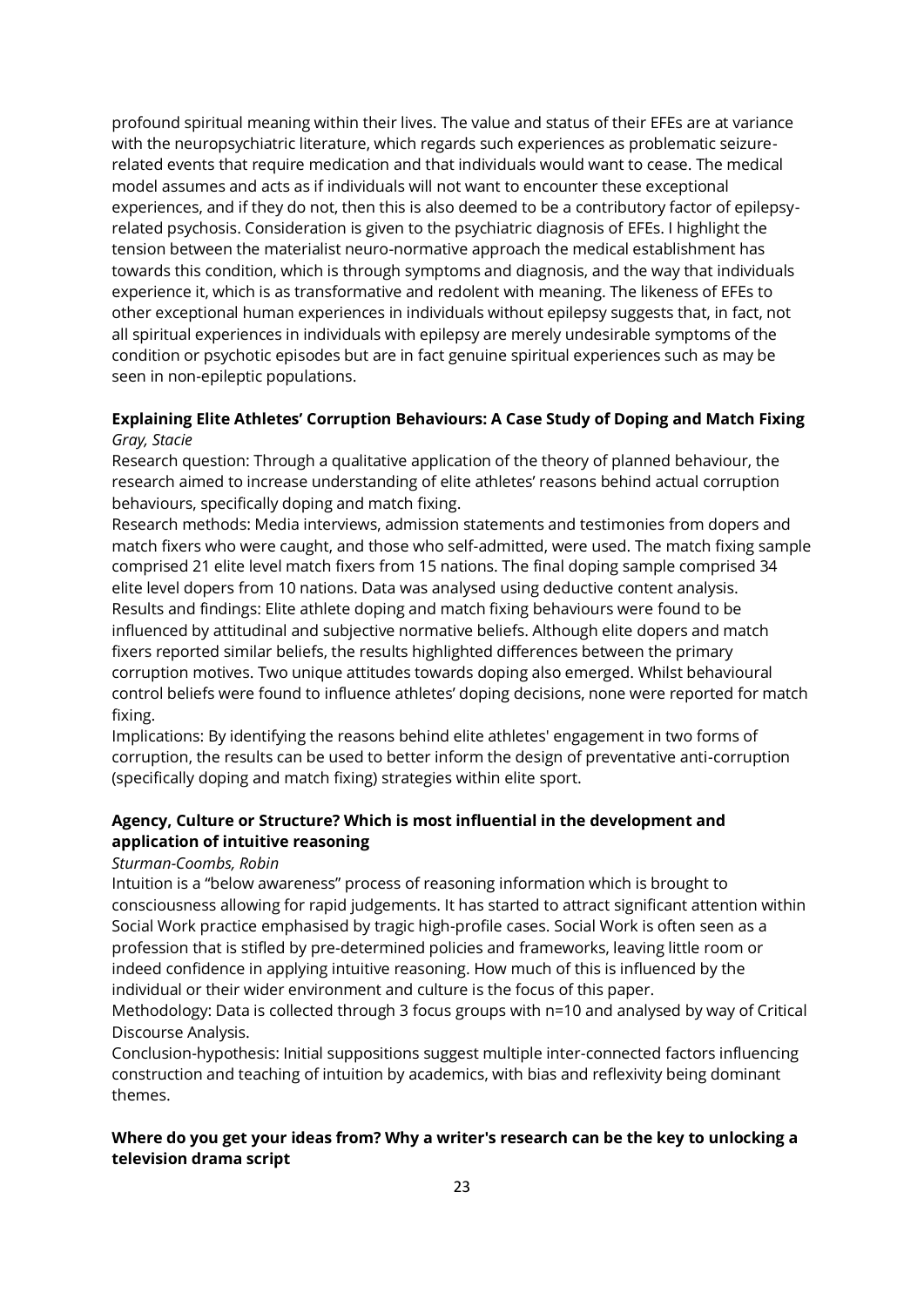#### *Webber, Abigail*

A brief examination of the various forms of research undertaken when writing a tv drama; from the practical details (how much was a pint of Guinness in 1954? What was the quickest way to cross the Thames in 1588?) to the exploration of the culture, manners, attitudes and opinions. All form the tapestry that creates an authentic background to the story, but some routes lead to discoveries that can change the story altogether.

#### **The extinction and reintroduction of the chequered skipper butterfly Carterocephalus palaemon in England**

#### *Wildman, Jamie*

The chequered skipper butterfly Carterocephalus palaemon was first recorded in England in 1798. Between then and its extinction year, 1976, only one attempt to determine the true extent of C. palaemon's distribution and abundance was made – by Lynne Farrell in 1973. Using thousands of new records unavailable to Farrell collated from labelled specimens, manuscripts, private diaries, and anecdotal evidence, we whistle through 220 years of the butterfly's history – from its first record at Clapham Park Woods to its last at Luffenham Heath and Ring Haw. Through this enhanced dataset, we deepen understanding of the species in England and relate local extinction timings to environmental and anthropogenic drivers of decline. In 2018, C. palaemon was reintroduced to its former Rockingham Forest stronghold. We discuss the butterfly's prospects in England, and the ecology of the founder population over the past four years.

#### **Transitioning from Head teacher Researcher to PGR Researcher**

#### *Wilson, Christopher*

From national platforms, to Local Authority Dashboards to individual schools' assessment trackers, head teachers are used to 'results.' They pour over 'actual results,' 'pupil progress' and 'trends' relating to boys, girls, free school meal children and a host of other sub-categories in the constant quest to improve those results.

The improvement of those results, particularly for children from low socio economic backgrounds became my PGR research. However, whilst those results and data sets were mine as the head teacher to use as I see fit, they were not mine as a PGR researcher.

Similarly, the directives and initiatives that I may put in place as a result of that head teacher research would be driven through school precisely because I am the head teacher and therefore had that power. However, that power has the capability to corrupt data. My presentation will be about how I transitioned from head teacher to researcher.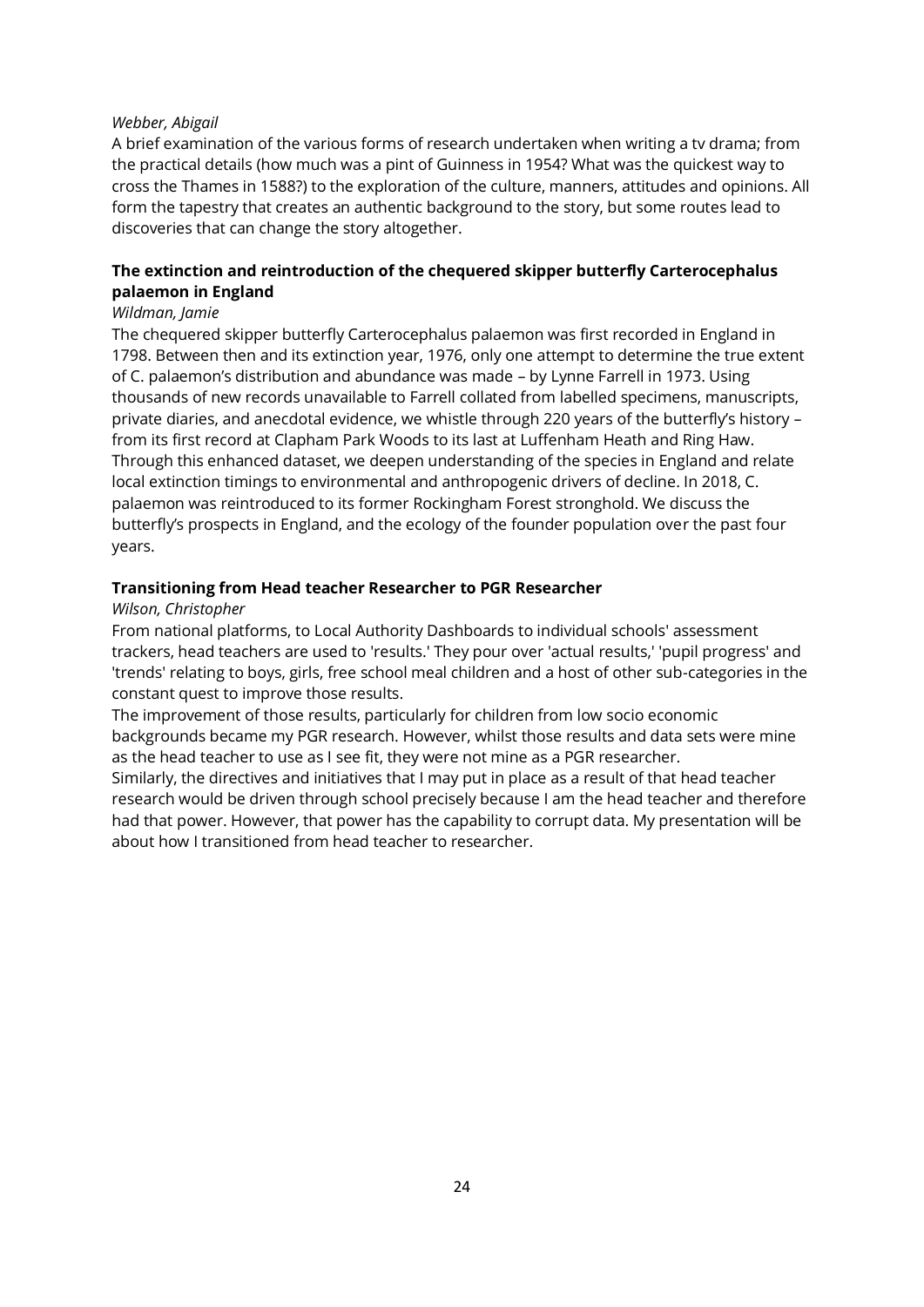### <span id="page-24-0"></span>**Round table summaries**

#### **The Centre for Physical Activity and Life Sciences**

*Anthony, Karen., Kay, Tony., Baross, Anthony., Nasir, J., Ryan, Declan*

The Centre for Physical Activity and Life Sciences is a multidisciplinary Research Centre including expertise in Biosciences, Sport & Exercise Sciences, Podiatry, Physiotherapy, and Occupational Therapy. The Centre includes three distinct but overlapping Research Groups: Molecular Bioscience, Sport & Exercise Medicine and Physical Activity and Health Promotion. This roundtable will showcase our current research across these areas highlighting the impact and future implications of our work.

#### **Centre for Historical Studies**

#### **Finding Emotions in the History of the Far Right**

This roundtable discussion (chaired by Dr Mark Rothery) will explore the relationship between emotions and the history of the far right in two ways. Firstly the panelists will briefly introduce their research and the way that the emotions of their subjects have played a part in shaping their research. Secondly, they will explore the emotions that they experienced as historians in researching their projects. How did this often emotive topic make them feel and how might this have impacted on the research process? To what extent should we be alive to the role of emotions in shaping research? Can we ever be truly stoic about our research?

#### **China and Emerging Economies Centres Emerging economies in uncertain times**

This roundtable (convened by Alison Hulme and Shaowei He) event will draw upon the knowledge of academics within CEEC and its associate members to explore how the uncertainty of the times in which we are currently living is affecting emerging economies specifically. 'Uncertainty' will be interpreted in various terms, including, but not limited to, environmental, economic and social uncertainty (including for example health and military crises as well as political upheaval). The discussion will include specific examples, geographic and thematic areas of focus, but will also explore the challenges and potential of uncertainty for specific nations and regions, and for global humanity more generally.

#### **Centre for Psychological and Sociological Sciences 'Food for Thought?': The Role of Lifestyle in Mitigating Cognitive Declines across Older**

#### **Adulthood'**

The presentation order:

1. Trainee teachers' attitudes, knowledge, and confidence towards delivering the statutory Relationships Education in primary school settings.

Dr Rachel Maunder, Sarah Cave, Andrew Debenham, Dr Claire Monks (University of Greenwich), Beth Garrett & Ryan Moore

2. 'Food for Thought?': The Role of Lifestyle in Mitigating Cognitive Declines across Older Adulthood'

Hayley Barton

3. Graduate employability: An update on behaviours prized by employers for entry level consulting roles.

Dr David Biggs

4. What wellbeing initiatives do students want access to at the University of Northampton